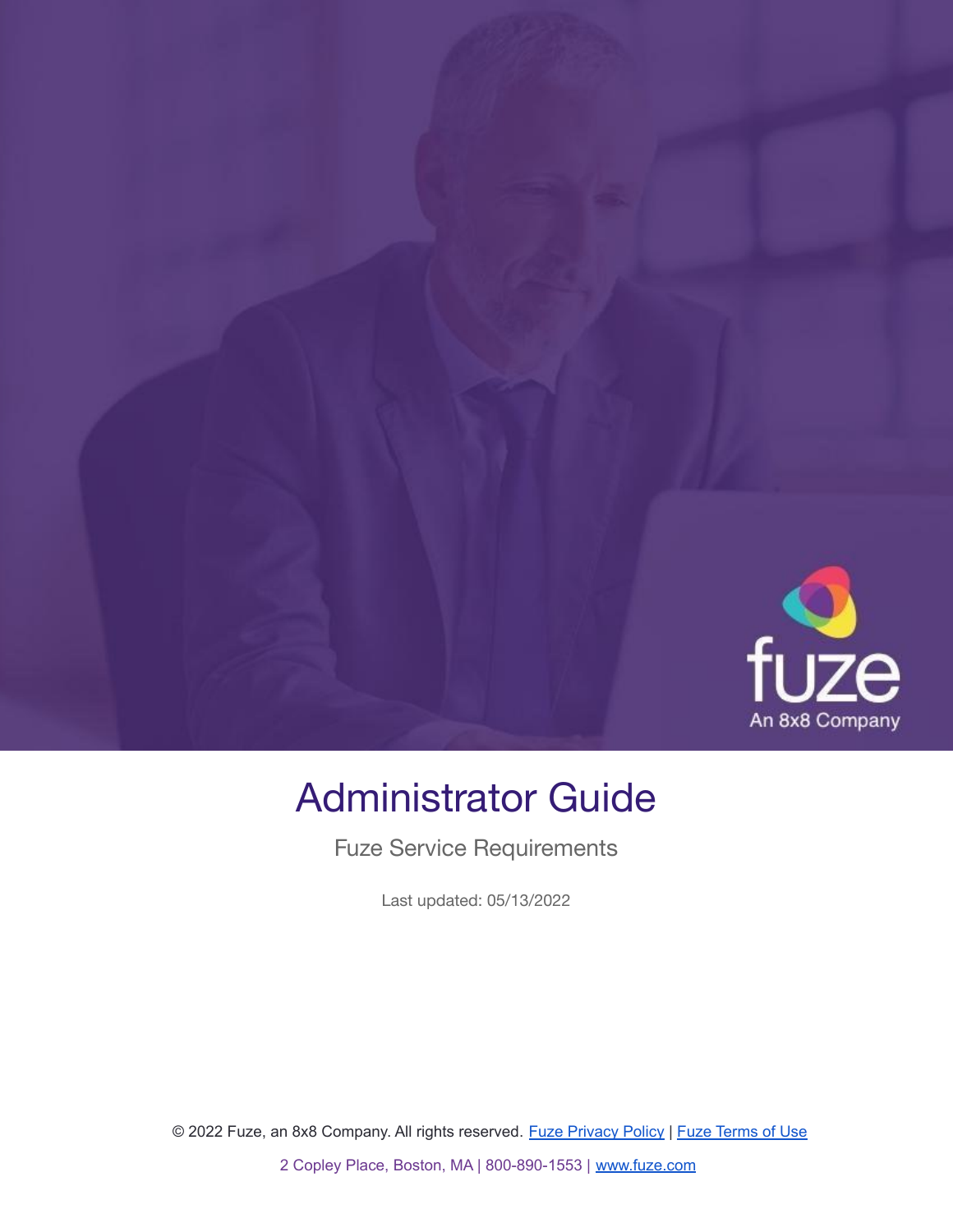

## <span id="page-1-0"></span>**Introduction**

This document describes network requirements for Fuze services, specifically relating to the necessary ports which are used to transport data to and from Fuze servers and data centers.

### Important Note

This first section and its associated sub-sections detail crucial information that should be understood before attempting to configure your ports for use with Fuze services.

## <span id="page-1-1"></span>Table of contents

| <b>Introduction</b>                              | 1              |
|--------------------------------------------------|----------------|
| <b>Table of contents</b>                         | 1              |
| <b>Fuze UC Services - Production Traffic</b>     | 3              |
| <b>Fuze Services and Ports</b>                   | 4              |
| Fuze Apps and Services - Network Ports           | $\overline{7}$ |
| <b>Stateful Firewalls / Filters</b>              | 8              |
| <b>Additional Guidelines</b>                     | 9              |
| <b>Required Third Party Service Domains</b>      | 10             |
| <b>DNS Recommendations and Requirements</b>      | 12             |
| <b>NTP Recommendations and Requirements</b>      | 13             |
| <b>URL filtering and HTTP proxy</b>              | 14             |
| <b>Connected Account Network Requirements</b>    | 16             |
| <b>Integrated Authentication and SSO</b>         | 17             |
| <b>Logging and Packet Drops</b>                  | 18             |
| <b>Addendum</b>                                  | 19             |
| <b>Required Fuze Services FW Rules</b>           | 19             |
| <b>Required Third Party Services FW Rules</b>    | 21             |
| Added (05/10/2022) Third Party Services FW Rules | 22             |
| QOS and DSCP Tagging                             | 23             |
| <b>Change History</b>                            | 24             |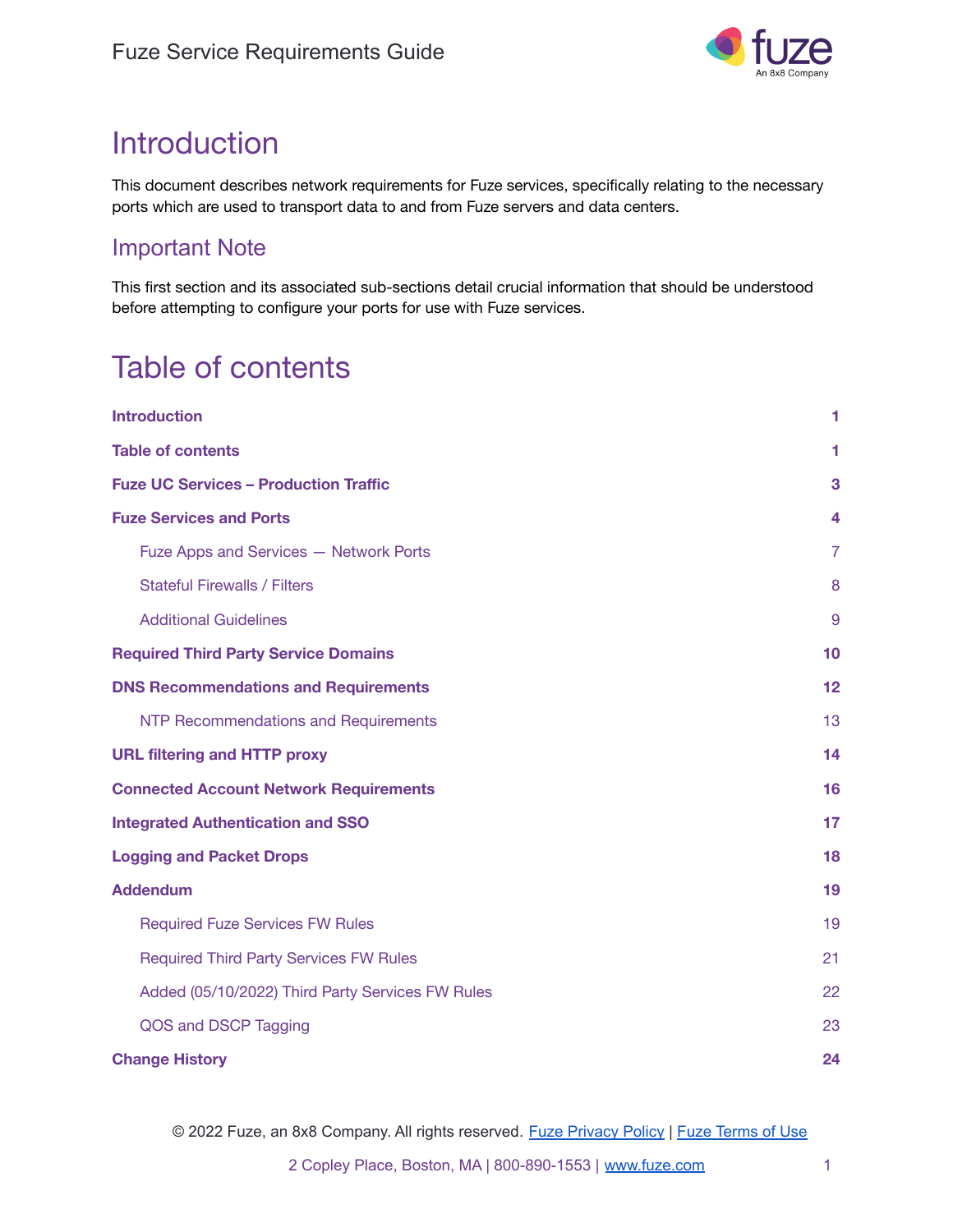<span id="page-2-0"></span>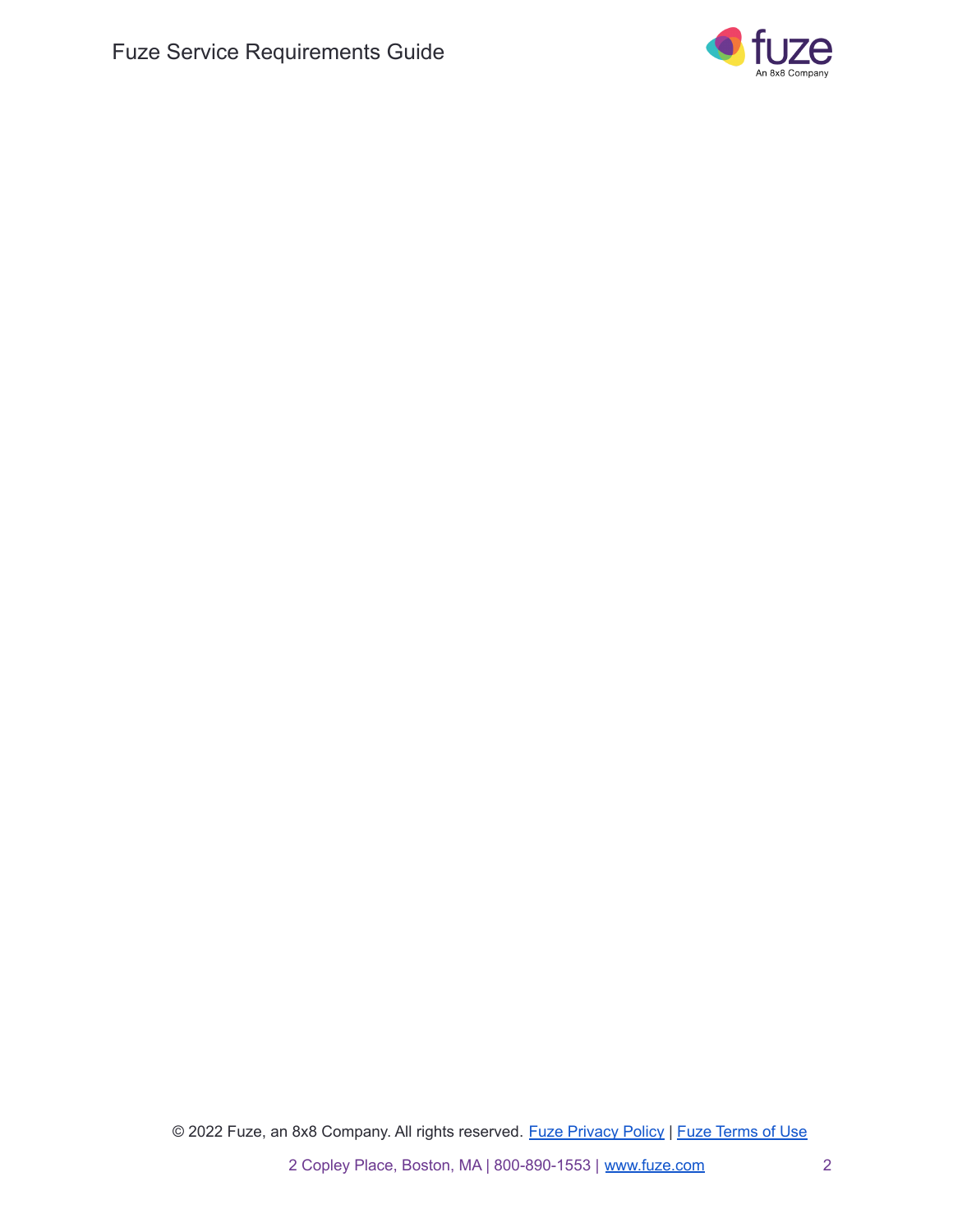

## <span id="page-3-0"></span>Fuze UC Services – Production Traffic

Fuze Unified Communication (UC) services production traffic communicates via the networks described in the following table.

**Please note**: Customers with a global presence may need to allow subnets from regions beyond their home region for voice service connectivity. This allows users who travel beyond their home region to reach voice service data centers when required.

| <b>Location</b>      | <b>Networks (IP Ranges)</b>                                                                  |                                                               |                                                                        |  |  |
|----------------------|----------------------------------------------------------------------------------------------|---------------------------------------------------------------|------------------------------------------------------------------------|--|--|
| <b>North America</b> | 70.42.233.0/24<br>$\bullet$<br>66.151.176.0/24<br>$\bullet$<br>162.223.96.0/23<br>$\bullet$  | 170.76.188.0/23<br>$\bullet$                                  | 45.252.184.128/29 **<br>$\bullet$<br>45.252.184.136/29 **<br>$\bullet$ |  |  |
| <b>EMEA</b>          | 162.223.96.0/22<br>$\bullet$<br>170.76.188.0/22<br>$\bullet$                                 | 185.155.144.0/22<br>$\bullet$<br>66.151.176.0/24<br>$\bullet$ | 13.244.176.0/27<br>$\bullet$<br>45.252.184.144/29 **<br>$\bullet$      |  |  |
| Asia                 | 162.223.96.0/23<br>$\bullet$<br>170.76.188.0/22<br>$\bullet$<br>66.151.176.0/24<br>$\bullet$ | 103.197.96.0/22<br>$\bullet$<br>64.209.246.0/24<br>$\bullet$  | 205.139.23.0/24<br>$\bullet$<br>45.252.184.0/22<br>$\bullet$           |  |  |
| <b>Australia</b>     | 170.76.188.0/22<br>$\bullet$<br>66.151.176.0/24<br>$\bullet$                                 | 103.197.96.0/22<br>$\bullet$                                  | 162.223.96.0/23<br>$\bullet$                                           |  |  |
| <b>South America</b> | We recommend speaking to a Fuze Network Consultant for IP targets.                           |                                                               |                                                                        |  |  |
|                      | ** Denotes IP ranges that are required for Fuze-MyTest tool.                                 |                                                               |                                                                        |  |  |

<span id="page-3-1"></span>

| <b>Subnets in Meeting by component type</b> |                                    |                                        |  |  |  |
|---------------------------------------------|------------------------------------|----------------------------------------|--|--|--|
| <b>Location</b>                             | <b>Audio subnet</b>                | <b>Video subnet</b>                    |  |  |  |
| US<br>(San Jose, CA and<br>Ashburn, VA)     | 206.81.176.0/26<br>206.81.177.0/26 | 206.81.176.128/25<br>206.81.177.128/25 |  |  |  |
| EU (Frankfurt)                              | 206.81.181.0/26                    | 206.81.181.128/25                      |  |  |  |
| LON (London)                                | 206.81.184.0/26                    | 206.81.184.128/25                      |  |  |  |
| Australia (Sydney)                          | 206.81.185.0/26                    | 206.81.185.128/25                      |  |  |  |
| Singapore                                   | 206.81.182.0/26                    | 206.81.182.128/25                      |  |  |  |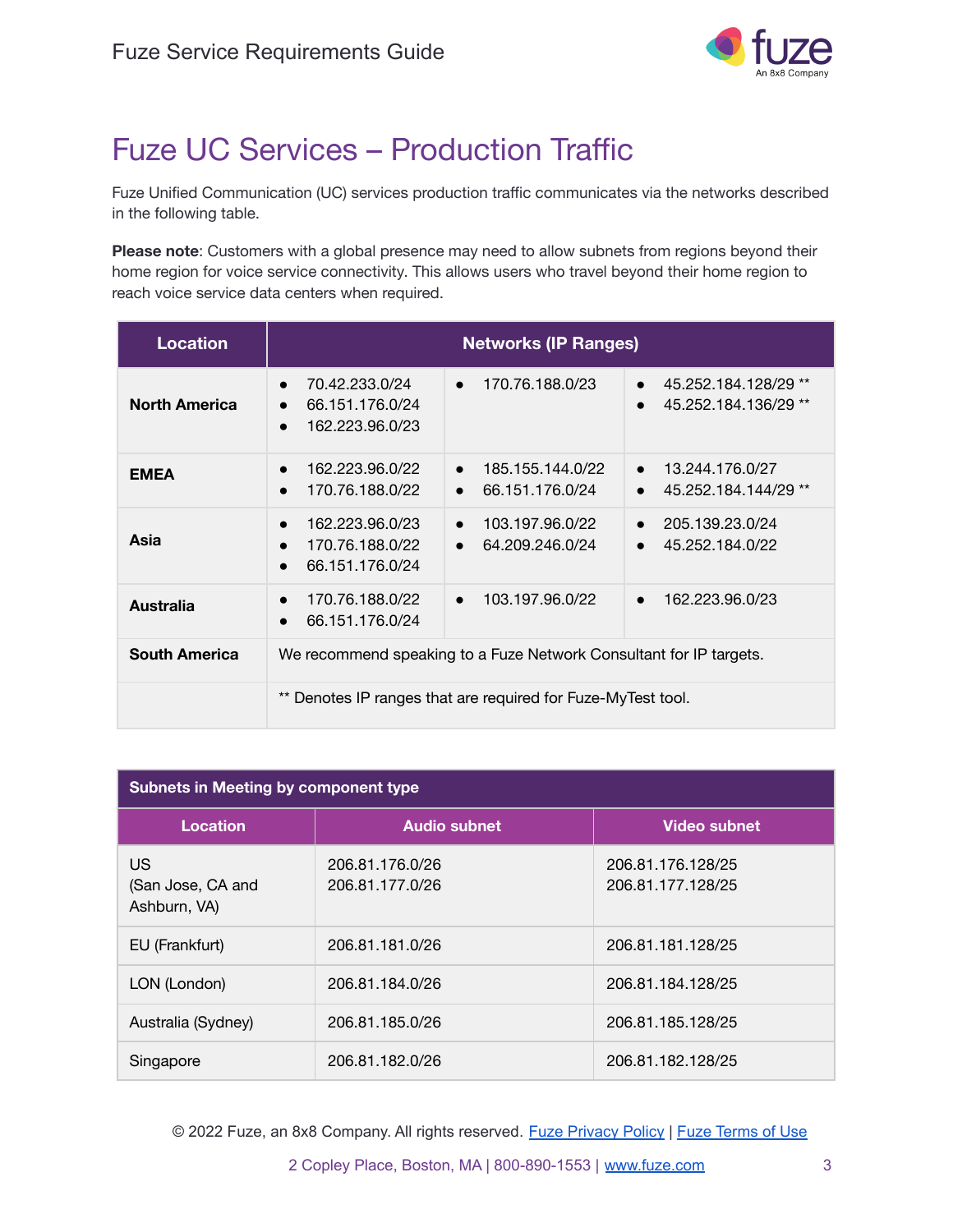

## <span id="page-4-0"></span>Fuze Services and Ports

*For a full summary, see the Addendum for FW [Rules](#page-19-0) and QOS and DSCP [Tagging](#page-23-0)*.

Please adhere to the following:

- The **source** for **ALL services below** should be a **Trusted LAN**.
- The **direction with stateful filter** for **ALL services below** should be **Outbound Only**.
- For all **Source** and **Destination** ports, if a stateless filter is used, reciprocating ports are required.
- When accessing Fuze services over a DIA or Broadband connection, HTTPS authentication is required.
- NTP and DNS services are obtained through external public hosts.
- Network routing and rules for NTP, DNS, and HTTPS may need to be adjusted to accommodate this traffic.

| <b>Priority</b>                                                                                                                                     | <b>Source Ports</b>                                                                                                                                                   | <b>Destination Ports / Timeouts</b>                                                                                                                                                   | <b>Additional Comments</b>                                                                                                                                                           |  |  |
|-----------------------------------------------------------------------------------------------------------------------------------------------------|-----------------------------------------------------------------------------------------------------------------------------------------------------------------------|---------------------------------------------------------------------------------------------------------------------------------------------------------------------------------------|--------------------------------------------------------------------------------------------------------------------------------------------------------------------------------------|--|--|
| <b>Service: Audio RTP - Media Transmission</b>                                                                                                      |                                                                                                                                                                       |                                                                                                                                                                                       |                                                                                                                                                                                      |  |  |
| <b>DSCP: 46(ef)</b><br>IP Precedence: 5<br>Audio: CS7 on<br><b>Windows OS</b><br>without admin<br>rights                                            | <b>UDP</b><br>11780-12780 (Yealink)<br>2000-3000 (Polycom)<br>4000-4999 (Mobile apps)<br>5000-5499 (Softphones)<br>6000-6230 (Analog/Fax)<br>9000-20000 (Aux devices) | UDP 9000-20000 (30 sec)<br>UDP 4000-4599<br>(30 sec, T38 Fax services)                                                                                                                | Performance Guidelines:<br>Delay <150ms; Jitter <30ms; Packet<br>Loss $<$ 1%<br><b>NOTE:</b> Ports may vary if NAT is in use.                                                        |  |  |
| contacting your Fuze representative.                                                                                                                |                                                                                                                                                                       | Fuze also optionally supports sRTP for encrypting audio transmissions. This is not enabled by default, but can be requested by                                                        |                                                                                                                                                                                      |  |  |
|                                                                                                                                                     |                                                                                                                                                                       | <b>Service: SIP Signaling</b>                                                                                                                                                         |                                                                                                                                                                                      |  |  |
| <b>DSCP 26(af31)</b><br>IP Precedence 3<br>(applies to CoS<br>set up on<br>switches)<br>SIP: CS5 on<br><b>Windows OS</b><br>without admin<br>rights | <b>UDP 5060</b><br><b>TCP 5060</b><br><b>TCP 5061: TLS</b>                                                                                                            | UDP 5060 (360 sec)<br>TCP 5060 (600 sec)<br>TCP 5061: TLS (600 sec)                                                                                                                   | Performance Guidelines:<br>Delay <150ms; Jitter <30ms; Packet<br>Loss $<$ 1%                                                                                                         |  |  |
| <b>Service: Voice calls with added Video</b>                                                                                                        |                                                                                                                                                                       |                                                                                                                                                                                       |                                                                                                                                                                                      |  |  |
| N/A                                                                                                                                                 | Dynamic (P2P connection)                                                                                                                                              | Dynamic (P2P connection)<br>TCP 443 for prodturn*.fuzemeeting.com video, using P2P connections.<br>domains (with dynamic IP range) (STUN The ICE framework detects which<br>and TURN) | ICE services allow voice calls with<br>port/IP combination is available to<br>establish the connection between<br>peers (either using local network or<br>Internet) (STUN protocol). |  |  |

© 2022 Fuze, an 8x8 Company. All rights reserved. Fuze [Privacy](https://www.fuze.com/fuze-privacy-policy) Policy | Fuze [Terms](https://www.fuze.com/legal) of Use

2 Copley Place, Boston, MA | 800-890-1553 | [www.fuze.com](http://www.fuze.com) 4

If no possible connection is found, then all content is relayed to \*.fuzemeeting.com (TURN protocol)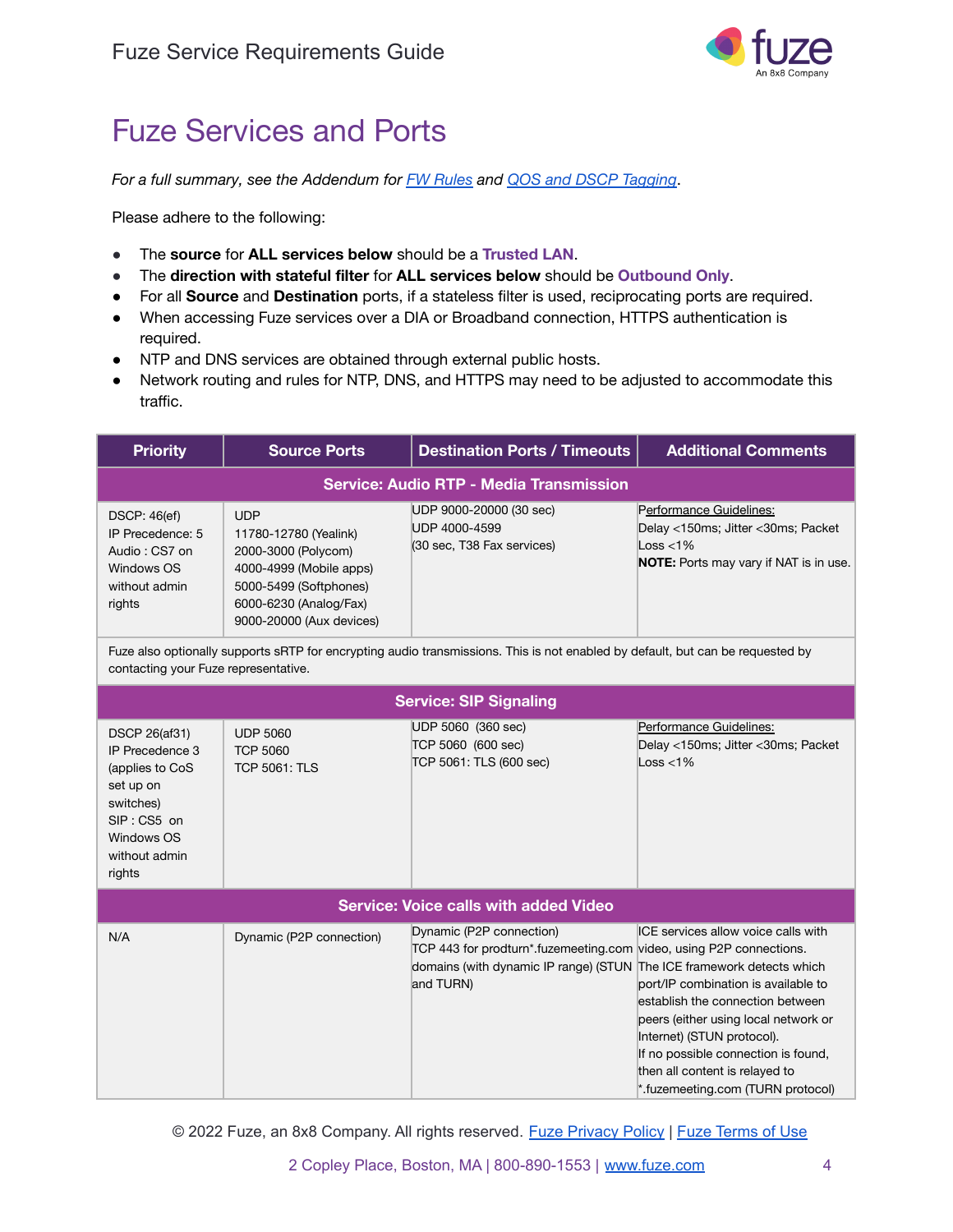

| <b>Priority</b>                                           | <b>Source Ports</b>          | <b>Destination Ports /</b><br><b>Timeouts</b>                                                        | <b>Additional Comments</b>                                                                                                                                                                                                                                                                                                                     |  |  |  |  |
|-----------------------------------------------------------|------------------------------|------------------------------------------------------------------------------------------------------|------------------------------------------------------------------------------------------------------------------------------------------------------------------------------------------------------------------------------------------------------------------------------------------------------------------------------------------------|--|--|--|--|
|                                                           | <b>Service: Fuze Meeting</b> |                                                                                                      |                                                                                                                                                                                                                                                                                                                                                |  |  |  |  |
| Audio: CS7<br>Video: CS5<br>Screenshare: CS5<br>SIP : CSS | N/A                          | TCP <sub>80</sub><br>TCP 443 SSL<br>Audio<br>$UDP 50,000 - 54,999$<br>Video<br>$UDP 55,000 - 65,000$ | Only ports 80 and 443 are strictly required. All<br>other ports are for improved performance and<br>reliability.<br>If Fuze traffic is still blocked, please report the<br>specifics using the "Submit Feedback" link while in                                                                                                                 |  |  |  |  |
| Fuze automatically<br>applies the correct<br>DSCP tags.   |                              | <b>Destination IPs/Domain</b><br>206.81.176.0/20<br>Fuzebox.com                                      | a Fuze meeting which allows our support team to<br>receive key details relating to your meeting and<br>local Fuze application.                                                                                                                                                                                                                 |  |  |  |  |
|                                                           |                              |                                                                                                      | Note: See QOS Policy Management for details<br>about how and why windows will override our<br>settings when our application is not run as admin.                                                                                                                                                                                               |  |  |  |  |
|                                                           |                              | <b>Service: NTP - Date / Time</b>                                                                    |                                                                                                                                                                                                                                                                                                                                                |  |  |  |  |
| N/A                                                       | N/A                          | <b>UDP 123</b>                                                                                       | Fuze recommends the use of public, free NTP<br>services. Please see the preceding section for<br>more information.                                                                                                                                                                                                                             |  |  |  |  |
|                                                           |                              | Service: HTTP & HTTPS - Provisioning / Administration                                                |                                                                                                                                                                                                                                                                                                                                                |  |  |  |  |
| N/A                                                       | N/A                          | TCP <sub>80</sub>                                                                                    | HTTP and HTTP-like transactions are using this<br>port to allow egress from customer sites with strict<br>outbound policies.<br>If you have a deep inspection firewall, ensure that<br>this traffic from your clients to the Fuze cloud is not<br>rejected by over aggressive rules as this traffic<br>doesn't always strictly look like HTTP. |  |  |  |  |
| N/A                                                       | N/A                          | <b>TCP 443</b>                                                                                       | HTTPS, tunneled RTMP, custom TCP, and other<br>TLS encrypted traffic such video in the event that<br>the high-range UDP ports are blocked. Again,<br>packet inspection firewalls should be configured to<br>not discard packets to these ports on addresses<br>within our network block.                                                       |  |  |  |  |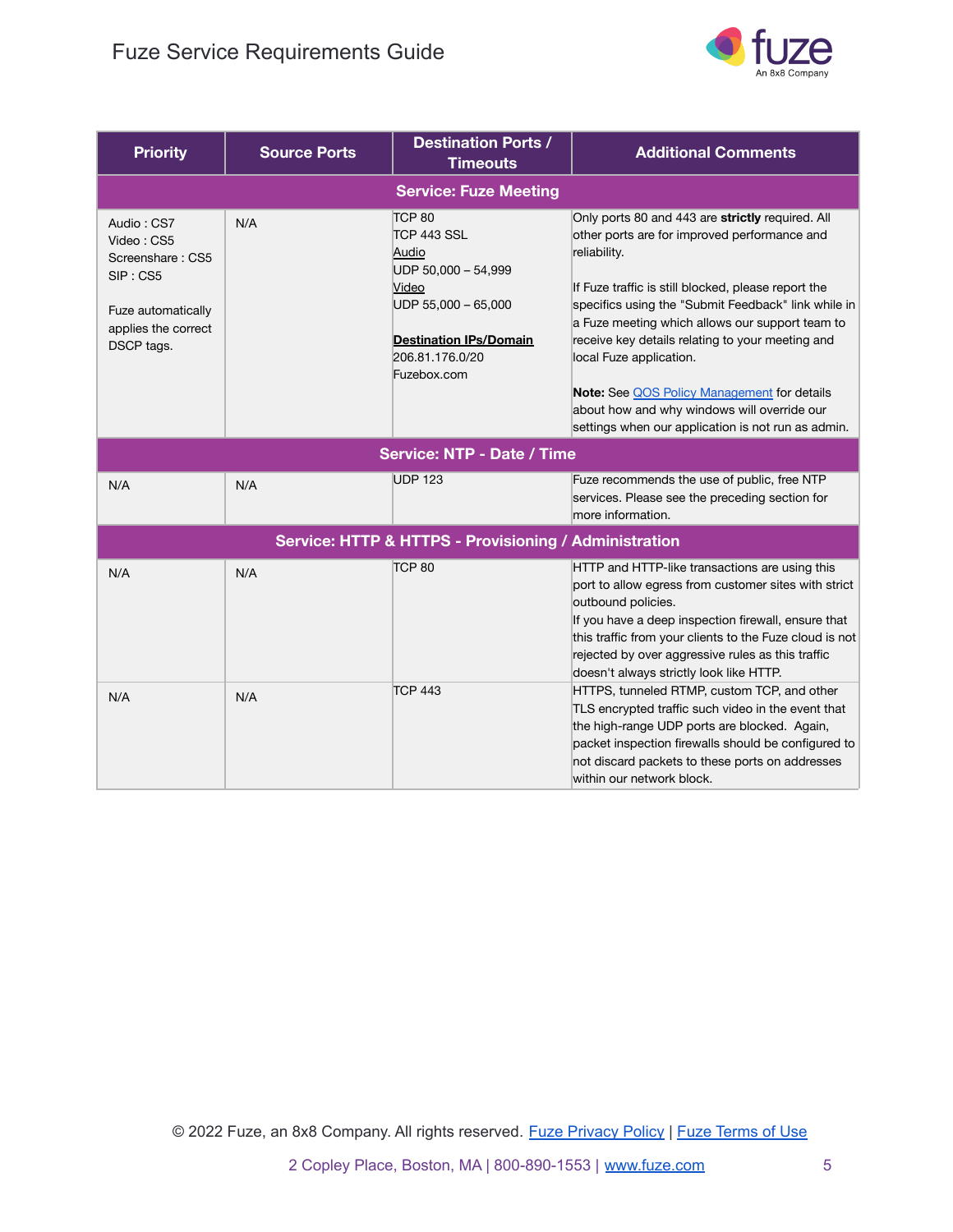

| <b>Priority</b> | <b>Source Ports</b>                       | <b>Destination Ports /</b><br><b>Timeouts</b>                                                                                                                                                     | <b>Additional Comments</b>                                                                                                                                                                                       |  |  |  |  |
|-----------------|-------------------------------------------|---------------------------------------------------------------------------------------------------------------------------------------------------------------------------------------------------|------------------------------------------------------------------------------------------------------------------------------------------------------------------------------------------------------------------|--|--|--|--|
|                 | <b>Fuze Contact Center (FCC)</b>          |                                                                                                                                                                                                   |                                                                                                                                                                                                                  |  |  |  |  |
| N/A             | TCP 40000-40003<br>N/A<br>TCP 50000-50002 |                                                                                                                                                                                                   | N/A                                                                                                                                                                                                              |  |  |  |  |
|                 | <b>ICMP - Monitoring/Troubleshooting</b>  |                                                                                                                                                                                                   |                                                                                                                                                                                                                  |  |  |  |  |
| N/A             | N/A                                       | <b>ICMP</b>                                                                                                                                                                                       | Inbound ICMP to EDGE also recommended                                                                                                                                                                            |  |  |  |  |
|                 | <b>Telepresence Connect</b>               |                                                                                                                                                                                                   |                                                                                                                                                                                                                  |  |  |  |  |
| N/A             | N/A                                       | <b>TCP 1720</b><br>(for H.323 call setup)<br>TCP 50,000-60,000 (for<br>RTP traffic H.323 signaling)<br><b>UDP 5060</b><br>(for SIP signaling)<br>UDP 50,000-60,000 (for<br>RTP traffic SIP/H.323) | Note that Fuze calls originate from<br>206.81.176.0/20. If your telepresence<br>implementation requires a domain, you can<br>use fuzemeeting.com<br>h323 - 1720<br>SIP/TLS - 5060/5061<br>RTP/RTCP - 50000-60000 |  |  |  |  |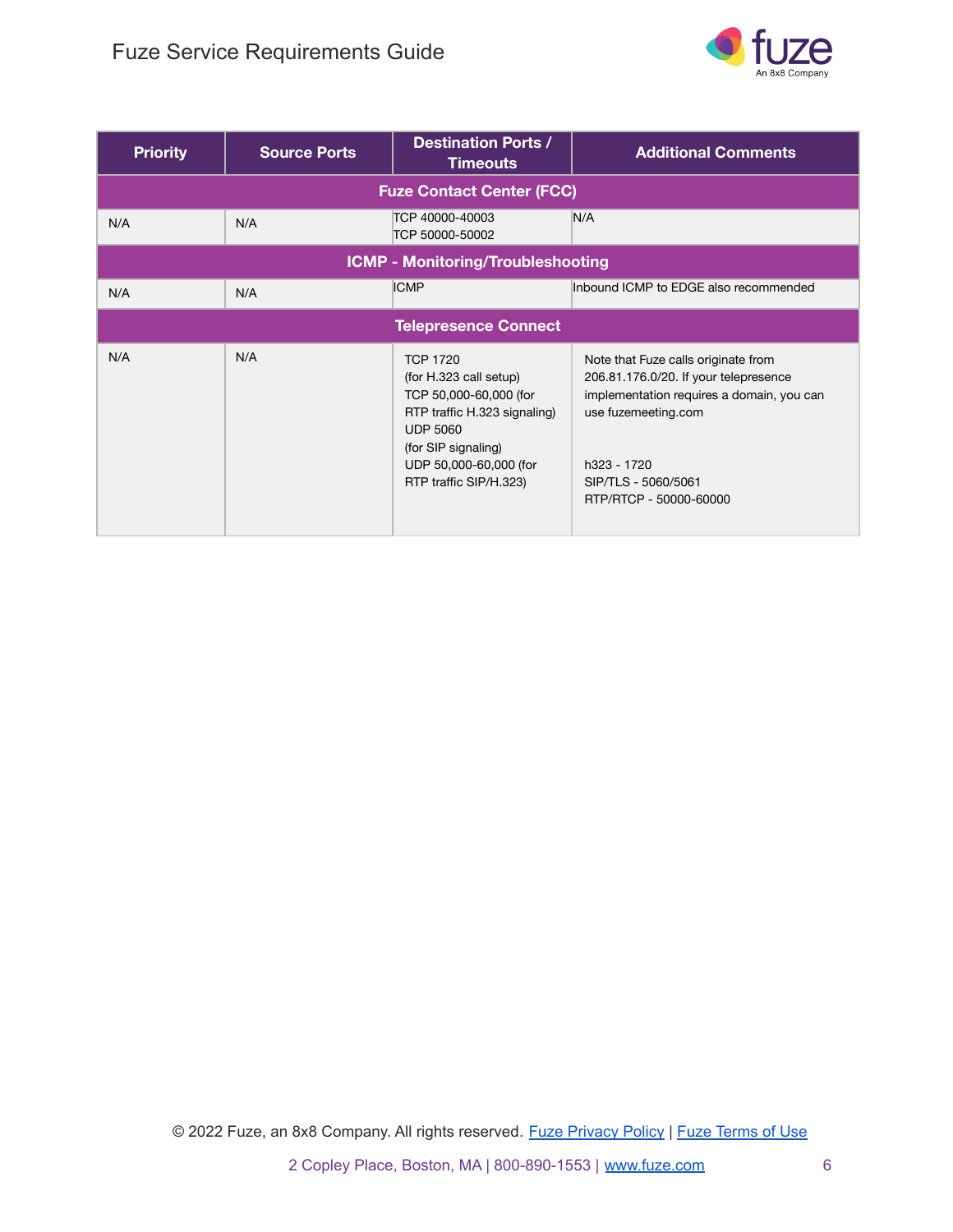

### <span id="page-7-0"></span>Fuze Apps and Services — Network Ports

The following networks must be accessible to allow Fuze applications and services function.

| <b>Location</b> | <b>Network Ports</b>                                                                                                                                                                                                                                                                                                                        |
|-----------------|---------------------------------------------------------------------------------------------------------------------------------------------------------------------------------------------------------------------------------------------------------------------------------------------------------------------------------------------|
| All             | Ports 443 (https://) and 80 (http://)<br>FuzeNode (audio): UDP 50000-54999, TCP 443<br>MediaHub (next gen Video): UDP 55000-65000, TCP 443                                                                                                                                                                                                  |
|                 | For optimal performance, Fuze Meeting video conferencing and VoIP will attempt to use UDP<br>on 50,000 - 65,000, however, this traffic will failover to TCP 443 if Fuze determines that the<br>ports are blocked.                                                                                                                           |
|                 | UDP reduces latency and is more ideal for real-time communication. TCP should only be used<br>as a last resort as it introduces delay and can cause out-of-sync and/or delay issues between<br>video and audio. In rare cases where the network is particularly lossy, using TCP can reduce<br>packet loss and improve video/audio quality. |
|                 | Some IT admins prefer to block UDP, as most network traffic these days is over HTTP which is<br>TCP underneath. In these cases, Fuze falls back to using TCP but it's recommended that UDP<br>be opened up for Fuze traffic for the aforementioned reasons.                                                                                 |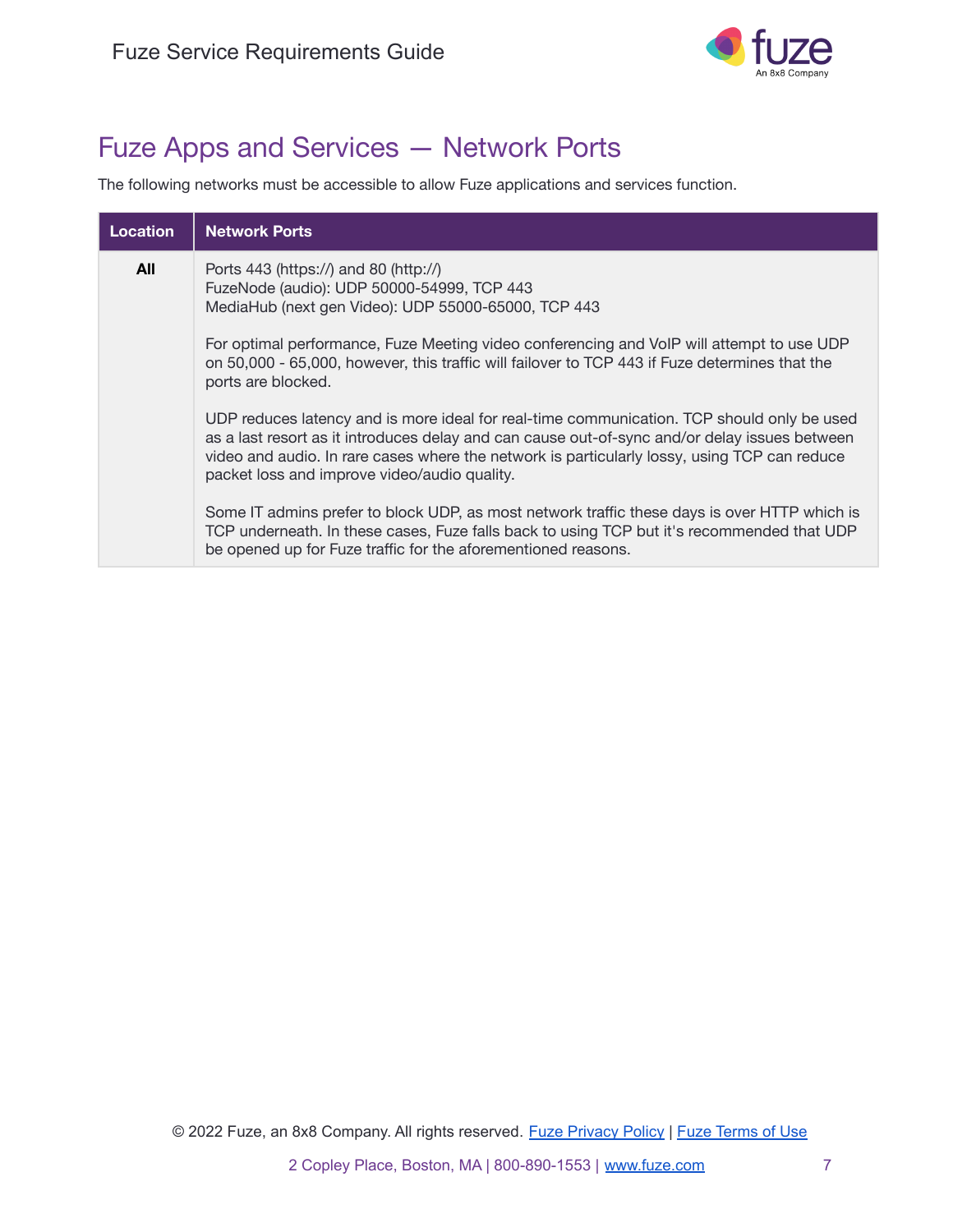

### <span id="page-8-0"></span>Stateful Firewalls / Filters

All enterprise communication sessions from Fuze phones, Fuze desktop applications and Fuze mobile applications (over WLAN) are initiated from the respective phone or application to a Fuze data center, and are accounted for in the table below. Typically, when enterprise communication for these phones and applications are passing through a stateful firewall, only the ports noted below need to be opened outbound.

**NOTE:** Some non-standard Fuze SIP Trunk and PRi/Analog conversion productions require inbound communication and management that is not listed below.

#### **If using a stateful filter:**

- Inbound traffic from Fuze will access the network via ports opened by outbound sessions initiated by Fuze phones and desktop applications.
- Any inbound troubleshooting protocols or access/visibility initiated from Fuze will need to be allowed inbound into the network *(For example, ICMP traffic)*.
- The exact configuration of these protocols varies for device, vendor, package, and firmware revision. Fuze recommends that you request information or open a service ticket through the vendor specific to your exact gear and configuration.
- **UDP timeouts**, **SIP/RTP timeouts**, and/or **Application-Level Gateways (ALGs)** may need to be modified in order to support Fuze service timeouts noted below. Fuze recommends contacting the vendor for confirmation specific to the exact hardware, revision, and configuration.

**NOTE**: If using a device with one or more ALGs relevant to Fuze services, the ALG(s) may need to be disabled, enabled, or further adjusted for Fuze services to work properly. Fuze recommends contacting your vendor for support if ALGs are causing connectivity issues with Fuze devices on your network.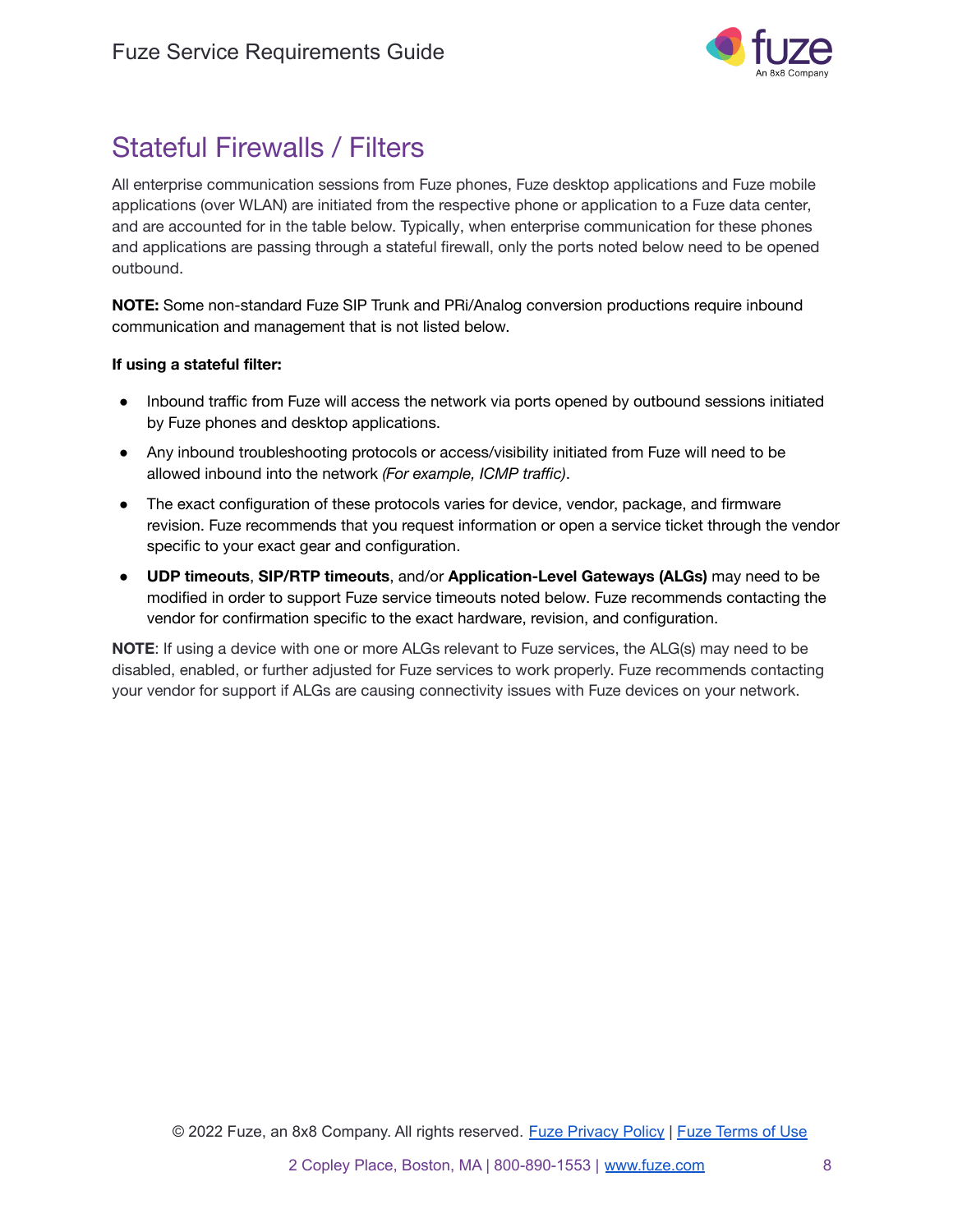

### <span id="page-9-0"></span>Additional Guidelines

- Fuze does not support not recommend double-NATing of Fuze UC Services production traffic.
- Fuze UC Services production traffic route paths between Fuze UC endpoints and Fuze UC production facilities should be symmetric at all times.
- Fuze UC Services production traffic should be Full-Duplex at all times.
- Fuze UC Services production traffic should not be ACTIVE/ACTIVE load balanced.
- Fuze UC Services production traffic should not pass through WAN accelerator. If this traffic must pass through a WAN accelerator, it should be white-listed so as not to be acted on in any manner by the WAN accelerator.

**Note:** For troubleshooting Fuze UC Services production traffic through a WAN accelerator, it may be required to physically remove the WAN accelerator from the traffic path.

- Fuze strongly recommends enabling QoS enforcement for all VOICE or VIDEO related aspects of the environment communicating to or from Fuze.
- If QoS is enforced in the environment, performing packet captures is recommended to validate that both ingress and egress packets are appropriately marked as packets pass through the WAN, based on the services guidelines below.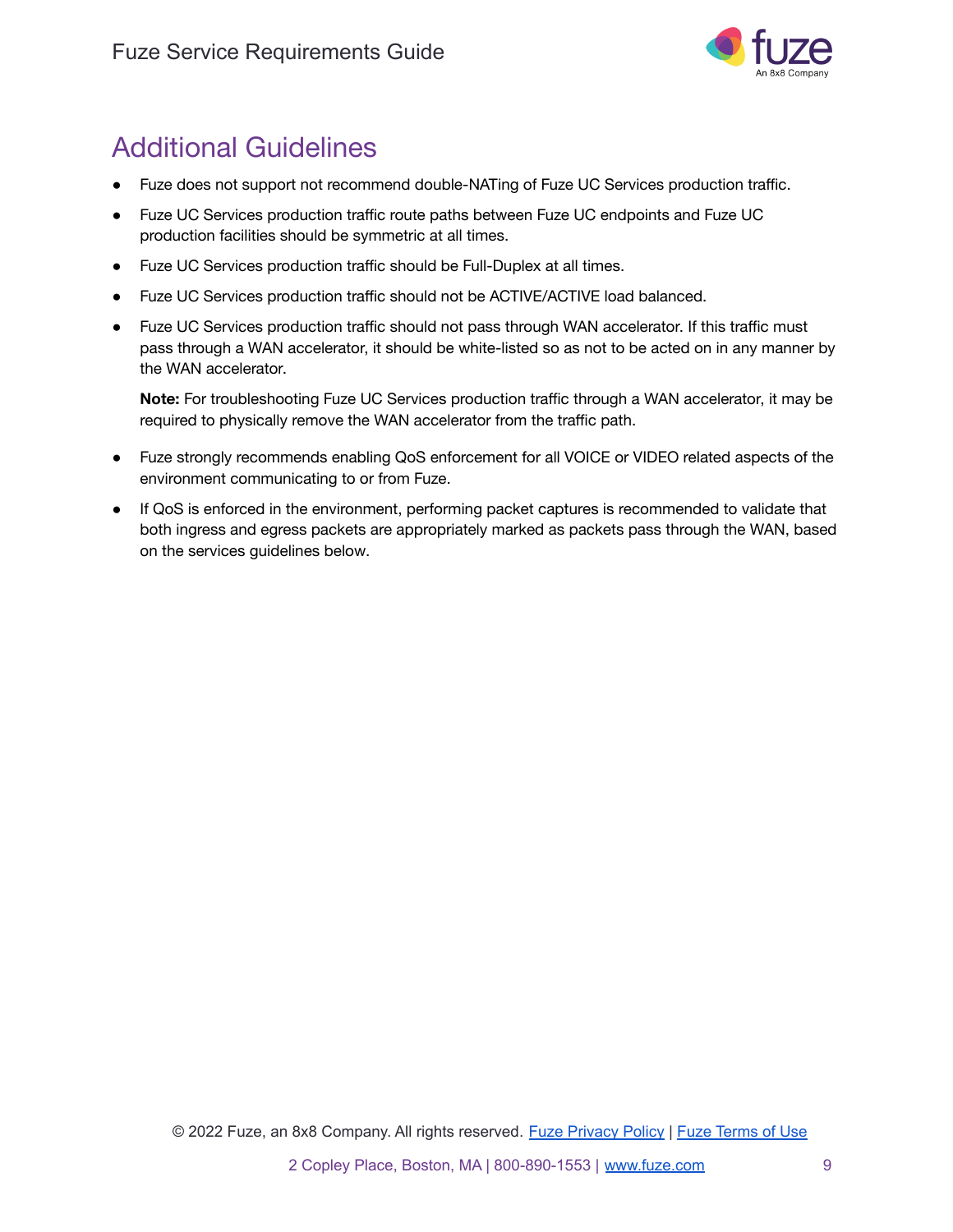

## <span id="page-10-0"></span>Required Third Party Service Domains

IPs hosted in Fuze Public subnets are static, but third party cloud companies constantly update their IP ranges and therefore only provide dynamic IPs. The following table lists and describes domains for third party services that must be allowed for Fuze apps and services to function.

**Note**: All domains in this table with a protocol of HTTPS use the default port (443).

| <b>Required Third Party Services</b>            |                                                                                                                                                                                                                                                                         |                 |                                                                                                                                                                                               |  |
|-------------------------------------------------|-------------------------------------------------------------------------------------------------------------------------------------------------------------------------------------------------------------------------------------------------------------------------|-----------------|-----------------------------------------------------------------------------------------------------------------------------------------------------------------------------------------------|--|
| <b>Service</b>                                  | <b>Domains</b>                                                                                                                                                                                                                                                          | <b>Protocol</b> | <b>Used For</b>                                                                                                                                                                               |  |
| Amazon<br><b>Cloudfront</b>                     | d1j2or3azepuq.cloudfront.net                                                                                                                                                                                                                                            | <b>HTTPS</b>    | Avatar and roster pictures                                                                                                                                                                    |  |
|                                                 | d1yyftelocodol.cloudfront.net<br>dtjaodtk8r3ge.cloudfront.net                                                                                                                                                                                                           |                 | Application update servers                                                                                                                                                                    |  |
|                                                 | fuze-floppy-live-us-east-1.s3.amazonaws.com                                                                                                                                                                                                                             | <b>HTTPS</b>    | File storage, used for chat attachments,<br>meeting content, etc.<br>Amazon recommendations:<br>AWS IP Blog post and JSON                                                                     |  |
|                                                 | clientlogsprod.s3.amazonaws.com                                                                                                                                                                                                                                         | <b>HTTPS</b>    | Client logs                                                                                                                                                                                   |  |
|                                                 | callwave.s3.amazonaws.com                                                                                                                                                                                                                                               | <b>HTTPS</b>    | Avatars, content, etc                                                                                                                                                                         |  |
| <b>Amazon AWS</b>                               | amazonses.com                                                                                                                                                                                                                                                           | <b>HTTPS</b>    | Required for email domain authentication.<br>Fuze supports SPF, DKIM, and DMARC<br>for email domain authentication.                                                                           |  |
|                                                 | ec2-54-196-93-240.compute-1.amazonaws.com<br>ec2-54-165-236-172.compute-1.amazonaws.com<br>ec2-52-6-107-167.compute-1.amazonaws.com<br>ec2-52-6-107-167.compute-1.amazonaws.com<br>ec2-35-168-0-209.compute-1.amazonaws.com<br>ec2-3-81-191-163.compute-1.amazonaws.com | <b>HTTPS</b>    | Application update servers                                                                                                                                                                    |  |
|                                                 | s3-1.amazonaws.com                                                                                                                                                                                                                                                      |                 | Avatars, content, etc.                                                                                                                                                                        |  |
|                                                 | a34184085d13e29e6.awsglobalaccelerator.com<br>a33a57c21e64f1e07.awsglobalaccelerator.com                                                                                                                                                                                | <b>HTTPS</b>    | Networking Accelerator/Load Balancer                                                                                                                                                          |  |
|                                                 | Note: For all AWS IPs, Fuze Web uses TURNS over port 443, and STUN and TURN over port 3478 (TCP<br>& UDP).                                                                                                                                                              |                 |                                                                                                                                                                                               |  |
| <b>Google Maps</b>                              | maps.google.com                                                                                                                                                                                                                                                         | <b>HTTPS</b>    | Maps images on the contact profile<br>section                                                                                                                                                 |  |
| Google<br><b>Auth/Google</b><br><b>Firebase</b> | No Longer Applicable                                                                                                                                                                                                                                                    | N/A             | Google Firebase urls are not required for<br>Fuze Desktop versions 5.2 or later. Due to<br>improvements in our software, these<br>features are now handled by<br>api.fuze.com, chat.fuze.com, |  |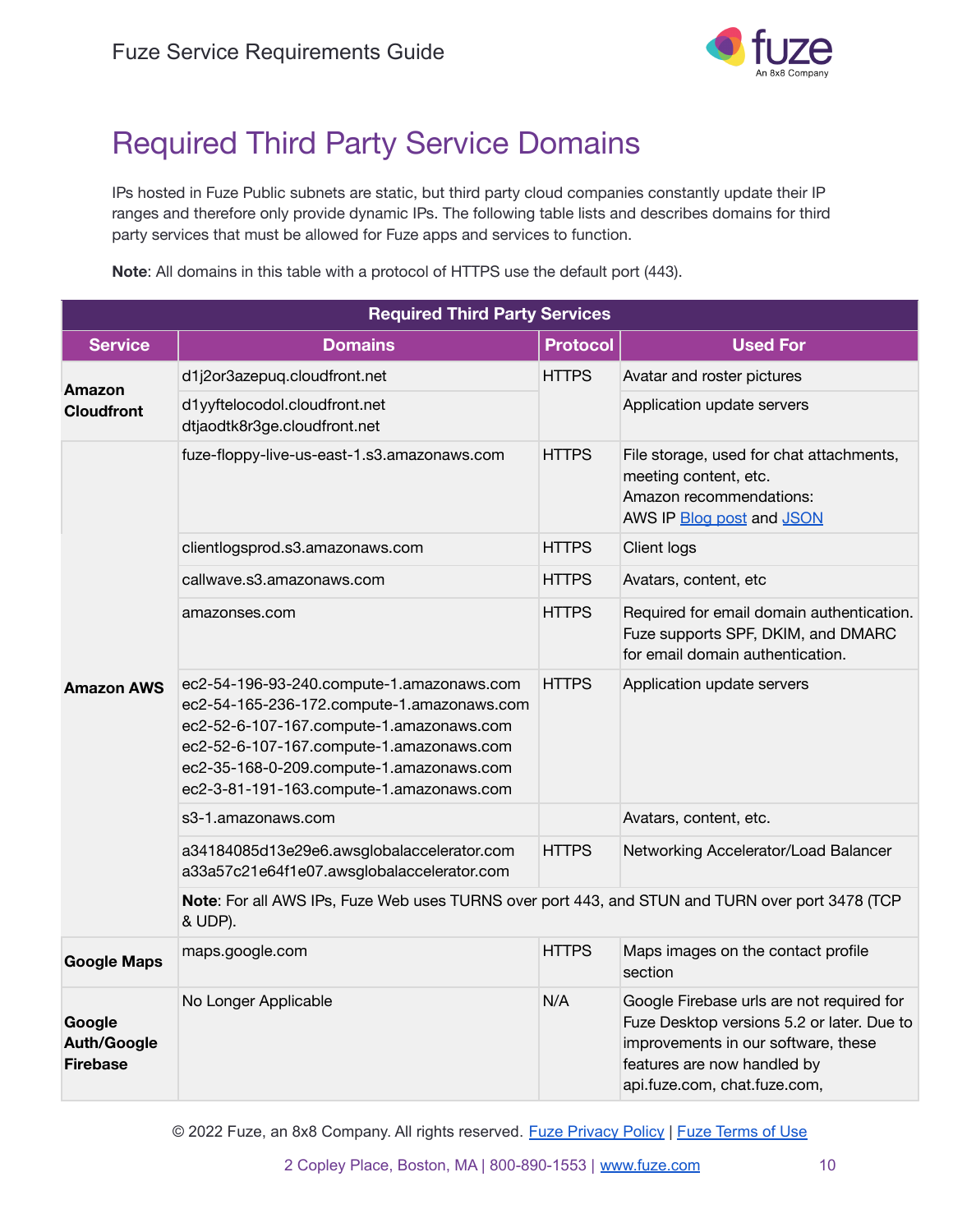

|                     |                                       |              | presence.fuze.com. See the June 12th.<br>2019 entry in the Change History<br>Appendix for more details. |
|---------------------|---------------------------------------|--------------|---------------------------------------------------------------------------------------------------------|
| <b>Google Cloud</b> | 25.25.190.35.bc.googleusercontent.com | <b>HTTPS</b> | Temp files (images, chat) Caching                                                                       |
| <b>Mixpanel</b>     | api.mixpanel.com                      | <b>HTTPS</b> | Our analytics for the apps for the R&D<br>team to be data driven in our designs and<br>improvements.    |
| <b>Segment</b>      | api.segment.io                        | <b>HTTPS</b> | Logs, crashes, analytics, etc. for the R&D<br>Team.                                                     |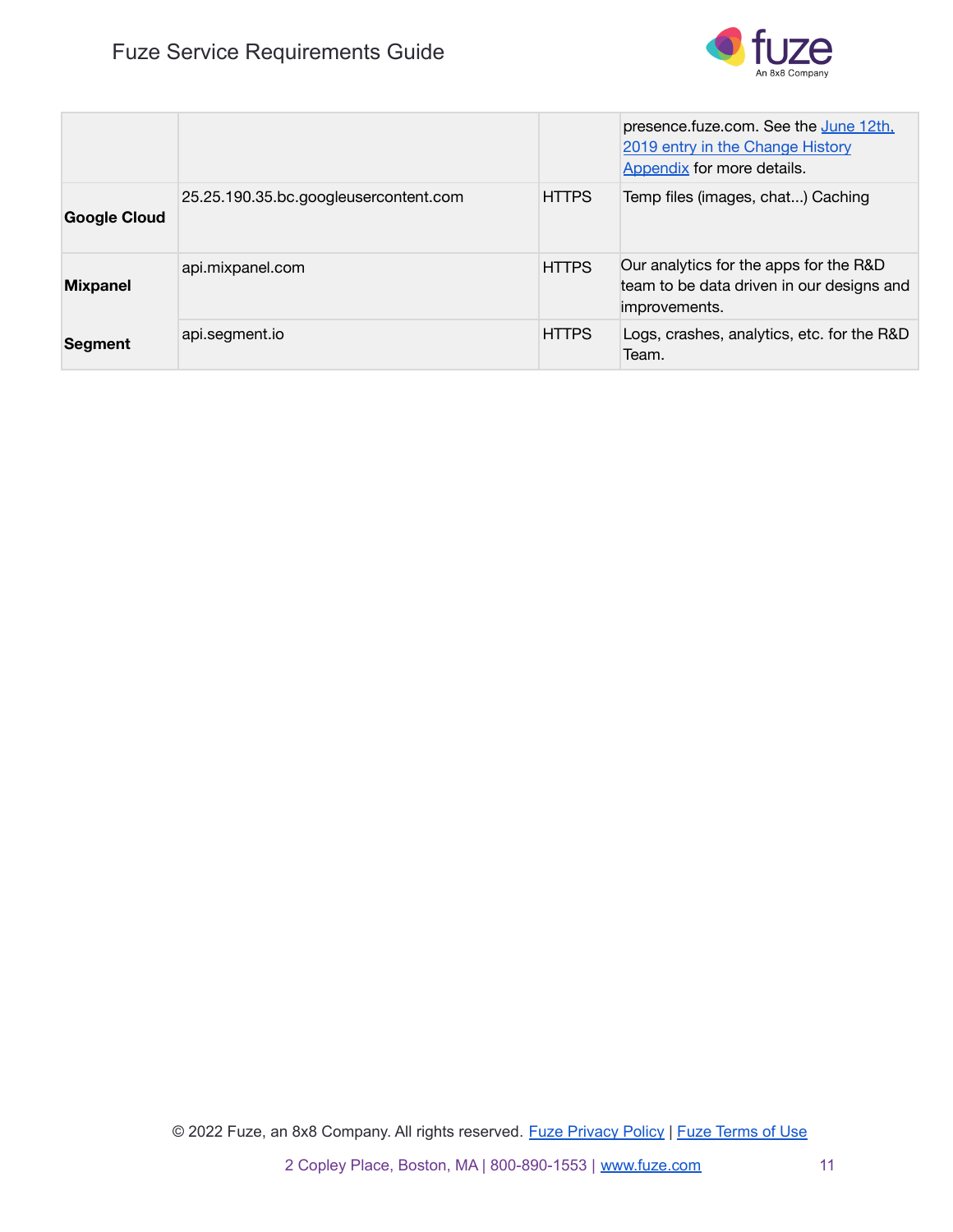

## <span id="page-12-0"></span>DNS Recommendations and Requirements

Fuze uses and recommends the use of open DNS services for primary and secondary DNS servers for all customers. Popular open DNS providers, and links to their respective IPs include:

- [Google](https://developers.google.com/speed/public-dns/docs/using)
- [OpenDNS](https://www.opendns.com/setupguide/)
- [Cloudflare](https://1.1.1.1/)
- The primary DNS technical requirement for Fuze services is to allow SRV as [defined](https://www.ietf.org/rfc/rfc2782.txt) in RFC 2782, and NAPTR as [defined](https://tools.ietf.org/html/rfc2915) in RFC 2915.
- **●** Unless your organization has experience managing an internal corporate DNS service, Fuze recommends a free, internet-based service from one of the major entities such as Google, Open DNS, Cloudflare, etc.
- Fuze Voice endpoints do not function properly without access to a DNS service, so a redundant, diverse setting, with multiple network paths is recommended. Many endpoints can receive up to 2 DNS Servers via their DHCP options. *For example:*
	- **Server 1**: Internal customer provided DNS; accessible via internal network
	- **Server 2**:
		- 8.8.8.8 (external Google DNS; accessible via internet egress)
		- or 208.67.222.222 and 208.67.220.220 (Open DNS; accessible via internet egress)
		- or 1.1.1.1 and 1.0.0.1 (Cloudflare DNS; accessible via internet egress)
- **●** For desk phone deployments, Fuze recommends utilizing a Voice VLAN separate from the Data VLAN. Options provided by DHCP, such as DNS, SNTP, and VLAN Discovery, will have precedence over Fuze provided configuration parameters. DHCP options given out in the Voice VLAN should not provide any values for DHCP Options 66, 160, or 161 as this can impact the provisioning of new devices, and even the stability of previously provisioned devices. DHCP Options for DNS should only include two IP addresses, one for the primary server and secondary server.
	- At the time of this recommendation, the devices supported by Fuze, both Polycom and Yealink, only support 2 DNS Server IP addresses provided via DHCP (or via a downloaded config file from Fuze) within their configuration.

If your organization must connect to Fuze privately due to specific security or network configuration challenges, please contact your Fuze support representative to discuss your options in further detail.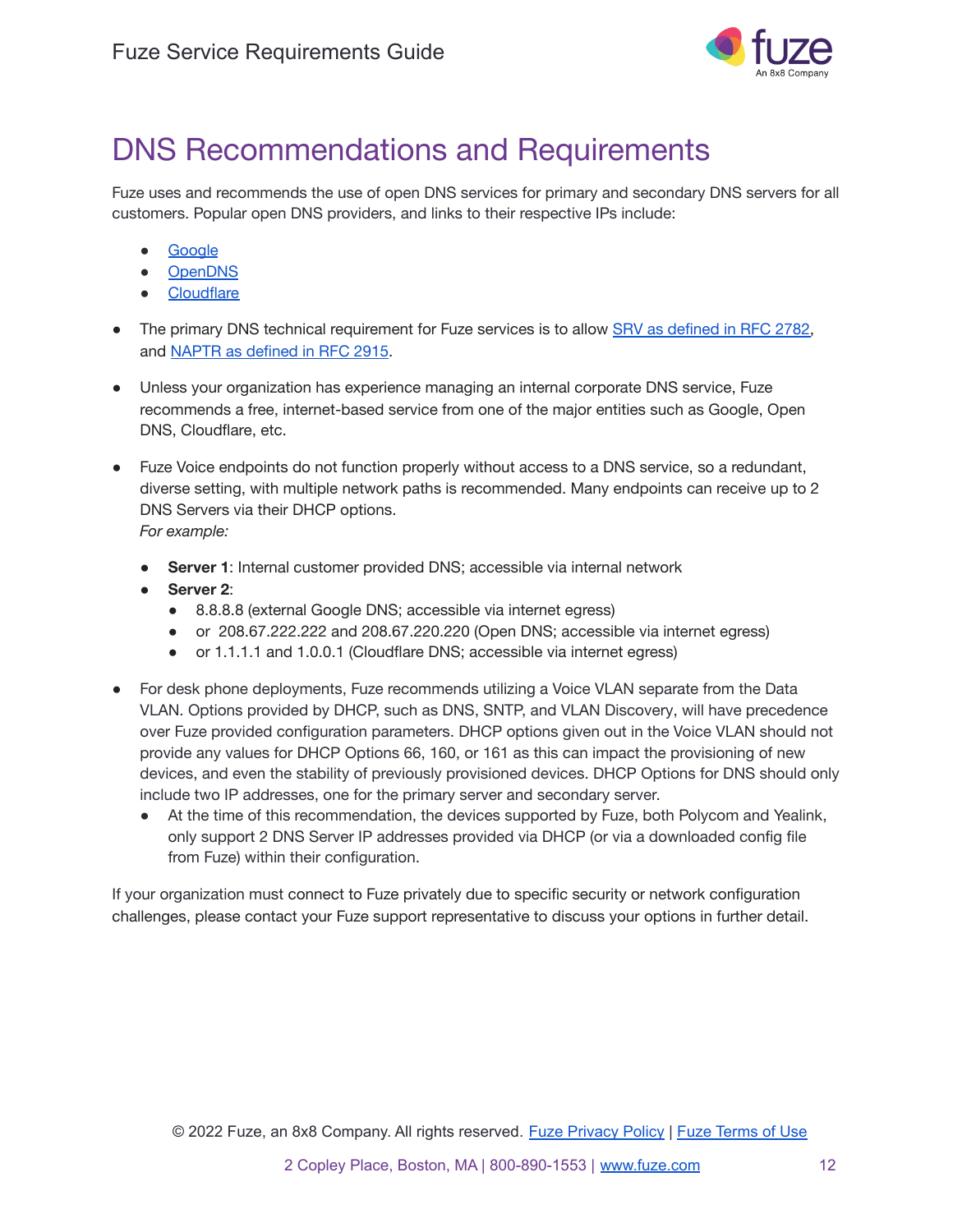

### <span id="page-13-0"></span>NTP Recommendations and Requirements

Fuze uses and recommends the use of free, internet-based or ISP-provided NTP services for all customers.

If your organization does not currently use one, popular providers include:

- [Google](http://time.google.com)
- [Cloudflare](http://time.cloudflare.com)
- NTP [Pool](http://ntppool.org)
- US [Government](https://tf.nist.gov/tf-cgi/servers.cgi)

**NTP Pool and multiple servers**: If your organization is able to enter multiple servers, you can use **0.pool.ntp.org**, **1.pool.ntp.org**, **2.pool.ntp.org**, **3.pool.ntp.org**. See <https://www.ntppool.org/en/use.html> for more information.

If your organization must connect to Fuze privately due to specific security or network configuration challenges, please contact your Fuze support representative to discuss your options in further detail.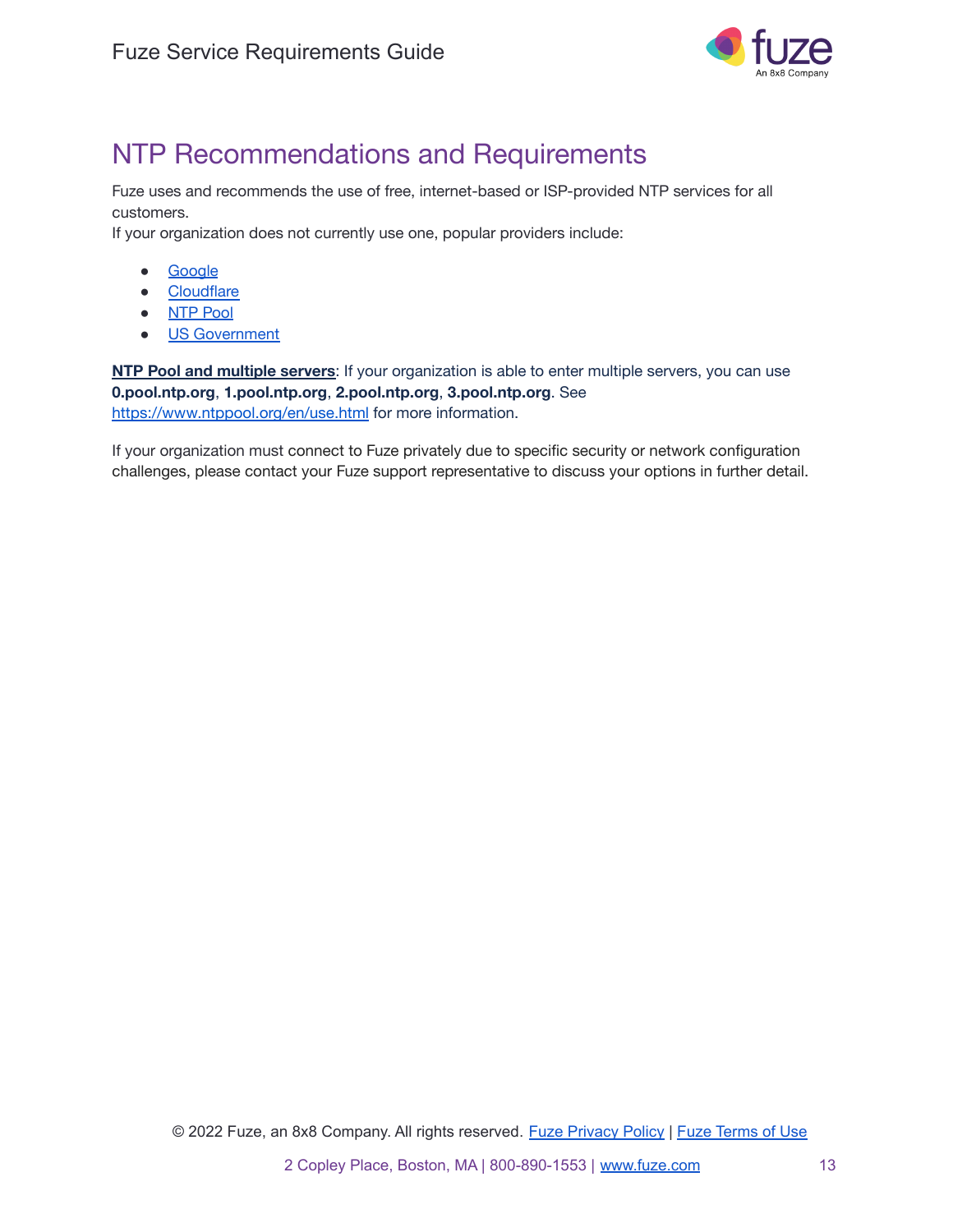

## <span id="page-14-0"></span>URL filtering and HTTP proxy

Below is an explanation of URLs that are currently used by all Fuze products (including URLs for things like software clients and desk phones). This is important for URL filtering and HTTP proxy.

**Please Note: When using a proxy-server with SSL inspections (like Zscaler or Symantec) we strongly recommend disabling SSL inspection for all domains and FQDNs listed in the table below.** If Fuze is not included in your proxy whitelist, please reach out to **Fuze [Support](mailto:support@fuze.com)** so that we can **work with the vendor to be officially whitelisted in the future.**

|                                                                                  | <b>Fuze Services</b>            |                                 |                                                                                                                                                                                                                                                                                                                                                                                                                                                                                                                                                                                                                                                                                                                               |  |
|----------------------------------------------------------------------------------|---------------------------------|---------------------------------|-------------------------------------------------------------------------------------------------------------------------------------------------------------------------------------------------------------------------------------------------------------------------------------------------------------------------------------------------------------------------------------------------------------------------------------------------------------------------------------------------------------------------------------------------------------------------------------------------------------------------------------------------------------------------------------------------------------------------------|--|
| <b>Service</b>                                                                   | Domain / IPs                    | <b>Domain</b><br><b>IP Type</b> | <b>Used For</b>                                                                                                                                                                                                                                                                                                                                                                                                                                                                                                                                                                                                                                                                                                               |  |
|                                                                                  | 206.81.176.0/20                 | N/A                             | <b>Fuze Meeting backend</b>                                                                                                                                                                                                                                                                                                                                                                                                                                                                                                                                                                                                                                                                                                   |  |
| <b>Core Fuze</b>                                                                 | *.fuzebox.com                   | Dynamic                         | Meetings backend                                                                                                                                                                                                                                                                                                                                                                                                                                                                                                                                                                                                                                                                                                              |  |
| <b>Meeting</b>                                                                   | *.fuzemeeting.com               | Dynamic                         | Meetings, Recordings, Video, Voice Calls with Video, and Fuze<br>Web Softphone features                                                                                                                                                                                                                                                                                                                                                                                                                                                                                                                                                                                                                                       |  |
|                                                                                  | *.thinkingphones.com<br>Dynamic |                                 | Voice, Provisioning, Authentication, portal, Desktop Web UX                                                                                                                                                                                                                                                                                                                                                                                                                                                                                                                                                                                                                                                                   |  |
| <b>Core Fuze</b><br><b>Voice and</b><br><b>Authentication</b><br><b>Services</b> | warden.thinkingphone<br>s.com   | Dynamic                         | Authentication and Login - Can be configured with static IP, see<br>Network Consultant or Support for more info.<br>Please note when configuring authentication through our Warden<br>service:<br>Some client and device authentication services require<br>$\bullet$<br>HTTPS access to warden.thinkinghones.com, which<br>resolves variable IP Addresses - IP Addresses not noted<br>in Fuze UC Services production traffic.<br>If HTTPS (tcp_443) is allowed out to general internet, or<br>$\bullet$<br>to any destination from the client or device: no additional<br>filter adjustments are required. If HTTPS is not allowed,<br>then a dynamic filter rule that can resolve<br>warden.thinkingphones.com is required. |  |
|                                                                                  | *.fuze.com                      | Dynamic                         | Authentication, Support, Help, Web, Desktop URL                                                                                                                                                                                                                                                                                                                                                                                                                                                                                                                                                                                                                                                                               |  |
| *.thinkingphones.net<br><b>Static</b>                                            |                                 |                                 | NTP server, Deskphones Provisioning                                                                                                                                                                                                                                                                                                                                                                                                                                                                                                                                                                                                                                                                                           |  |

*continues on next page*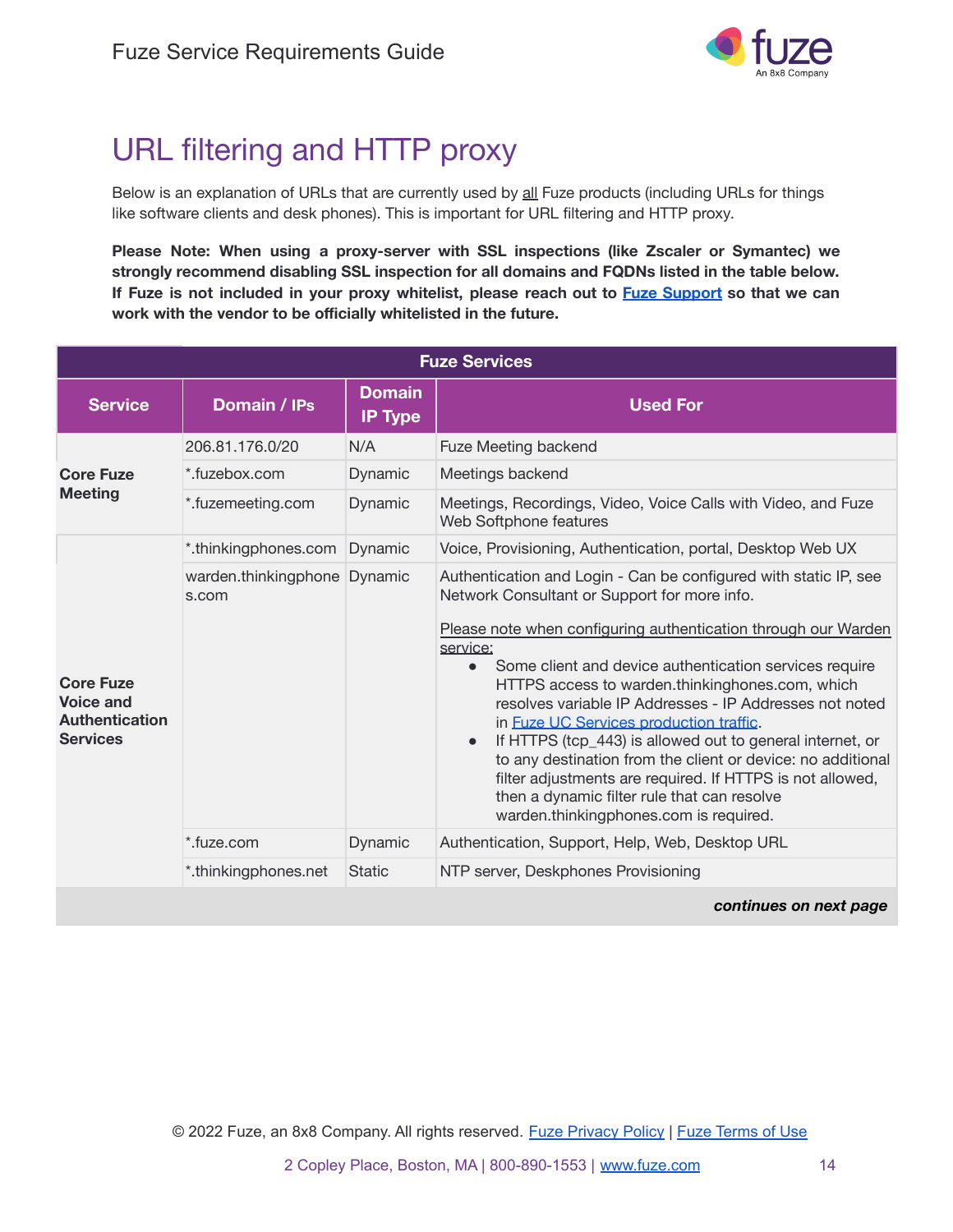

| <b>Fuze Services (continued)</b>                                                     |                                                                                                                            |                                 |                                                                                                                                                                                                                                                                                                                                                                                                                                                                                                                                                                                                                                                                                                                                                                                       |
|--------------------------------------------------------------------------------------|----------------------------------------------------------------------------------------------------------------------------|---------------------------------|---------------------------------------------------------------------------------------------------------------------------------------------------------------------------------------------------------------------------------------------------------------------------------------------------------------------------------------------------------------------------------------------------------------------------------------------------------------------------------------------------------------------------------------------------------------------------------------------------------------------------------------------------------------------------------------------------------------------------------------------------------------------------------------|
| <b>Service</b>                                                                       | Domain / IPs                                                                                                               | <b>Domain</b><br><b>IP Type</b> | <b>Used For</b>                                                                                                                                                                                                                                                                                                                                                                                                                                                                                                                                                                                                                                                                                                                                                                       |
| <b>Core Fuze Voice</b><br>and<br><b>Authentication</b>                               | Polycom:<br>x.fuze.com,<br>ztp.polycom.com<br>Yealink:<br>Y.fuze.com<br>rps.yealink.com                                    | <b>Static</b>                   | Deskphones, Provisioning<br>Please Note: Beginning 11/20/18, the device provisioning server<br>addresses x.fuze.com (Polycom), and y.fuze.com (Yealink) will<br>replace x.adgjmp.net and y.adgjmp.net.<br>After 11/20/18 voice functionality will be retained for devices that<br>remain on a legacy domain, however the device(s) will not<br>receive configuration or updates from Fuze.<br>The device provisioning server will still support Cisco and<br>Panasonic devices.<br>ztp.polycom.com, and rps.yealink.com are manufacturer-specific<br>addresses that facilitate Zero Touch Provisioning (ZTP), a<br>process that greatly simplifies and improves efficiency of device<br>provisioning. For more details, please contact your Fuze sales<br>engineering representative. |
| <b>Services</b><br>(continued)                                                       | 170.76.189.0/25<br>170.76.189.128/25<br>These IP addresses are<br>subject to change but<br>will stay within this<br>range. | <b>Static</b>                   | Deskphones, Provisioning non-Polycom or Yealink brands.<br>Please Note: Configuration updates for the following legacy IPs<br>are no longer available as of 11/20/18. These have been<br>replaced by the ranges currently listed in the Domains / IPs<br>column.<br>66.151.176.95<br>66.151.176.120<br>66.151.176.30<br>66.151.176.31                                                                                                                                                                                                                                                                                                                                                                                                                                                 |
|                                                                                      | 170.76.189.109<br>185.155.147.44<br>103.197.99.34<br>activation.uc.fuze.site                                               | <b>Static</b>                   | Device activation for all brands.<br>NAPTR Record: activation.uc.fuze.site                                                                                                                                                                                                                                                                                                                                                                                                                                                                                                                                                                                                                                                                                                            |
| <b>Email Domain</b><br>Authentication,<br><b>Fuze APIs,</b><br>Chat, and<br>presence | *.fuze.com                                                                                                                 | (email)<br>and<br><b>HTTPS</b>  | Dynamic Fuze supports SPF, DKIM, and DMARC for email domain<br>authentication.<br>Individual urls for APIs, Chat, and Presence include:<br>api.fuze.com, chat.fuze.com, and presence.fuze.com.<br>Please note Fuze Welcome Emails will arrive from the following<br>service, please allow traffic from this domain and/or IP address,<br>as to ensure email is received from Fuze:<br>outbound-mail.sendgrid.net (o1.ptr4056.email.fuze.com.<br>[168.245.74.51]                                                                                                                                                                                                                                                                                                                       |
| <b>Fuze Contactive</b>                                                               | *.contactive.com                                                                                                           | Dynamic                         | Contacts and Insights (Contactive).                                                                                                                                                                                                                                                                                                                                                                                                                                                                                                                                                                                                                                                                                                                                                   |
| <b>Fuze Desktop</b><br><b>Application</b><br>Logging                                 | http-inputs-fuze.splunk<br>cloud.com                                                                                       | Dynamic                         | Fuze Desktop logs for troubleshooting                                                                                                                                                                                                                                                                                                                                                                                                                                                                                                                                                                                                                                                                                                                                                 |

© 2022 Fuze, an 8x8 Company. All rights reserved. Fuze [Privacy](https://www.fuze.com/fuze-privacy-policy) Policy | Fuze [Terms](https://www.fuze.com/legal) of Use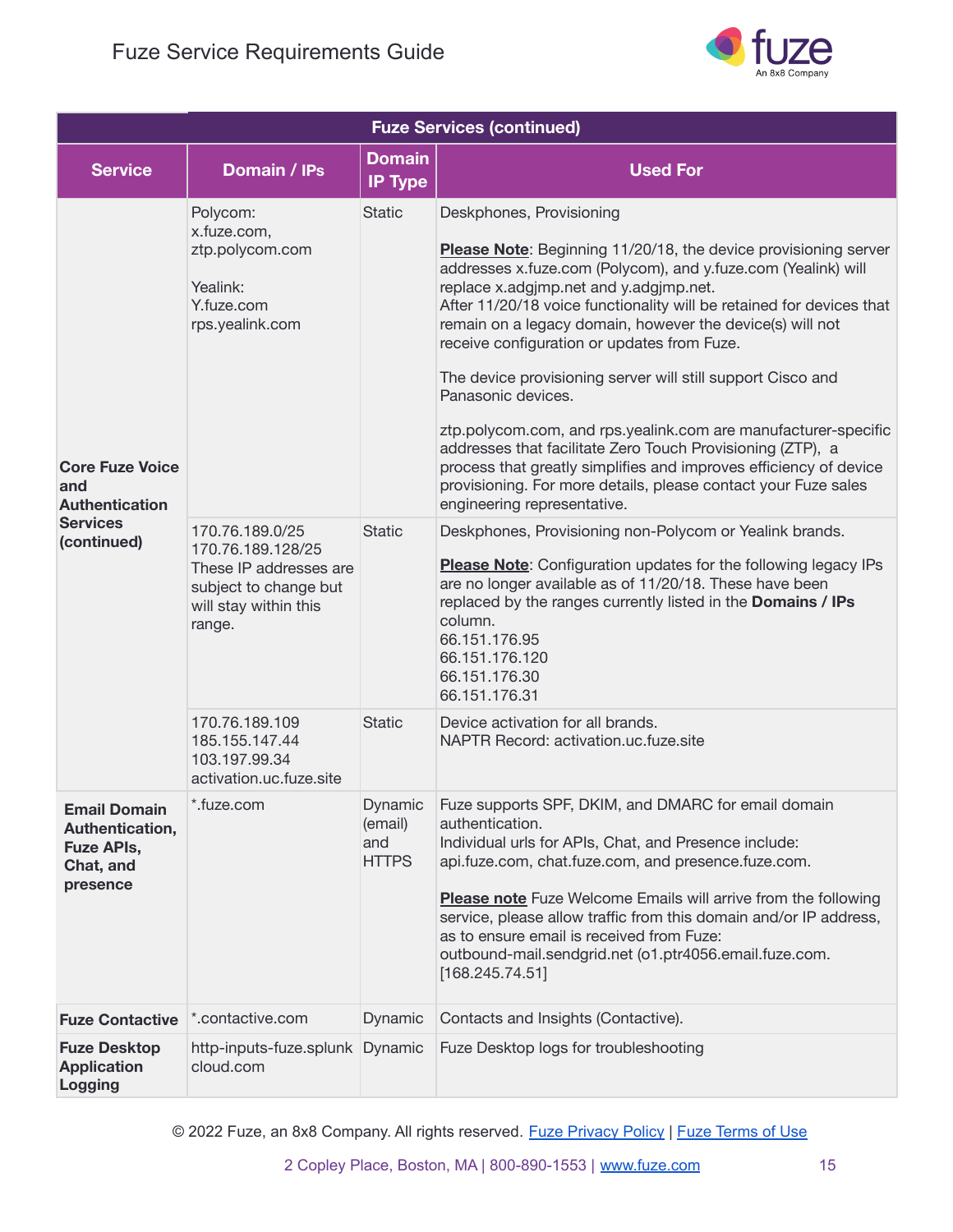

## <span id="page-16-0"></span>Connected Account Network Requirements

The services and domains described in the following table allow you to take advantage of connected calendar and cloud accounts, as well as other add-ons for Fuze Desktop and Fuze for Salesforce.

<span id="page-16-1"></span>

| <b>Connected accounts - other services</b> |                                     |                                                                                                                                                                              |  |  |  |
|--------------------------------------------|-------------------------------------|------------------------------------------------------------------------------------------------------------------------------------------------------------------------------|--|--|--|
| <b>Service</b>                             | <b>Domains</b>                      | <b>Used For</b>                                                                                                                                                              |  |  |  |
| O <sub>365</sub>                           | <b>Follow Microsoft guidelines</b>  | Allows users to connect their O365 accounts to<br>integrate with their address book and calendar.                                                                            |  |  |  |
| Google Apps / G Suite                      | <b>Follow Google guidelines</b>     | Allows users to connect their G Suite accounts to<br>integrate with their address book and calendar.                                                                         |  |  |  |
| <b>Salesforce</b>                          | <b>Follow Salesforce quidelines</b> | Allows users to connect their Salesforce accounts to<br>integrate with their address book and calendar.                                                                      |  |  |  |
| <b>Dropbox</b>                             | <b>Follow Dropbox guidelines</b>    | Allows users to connect their Dropbox accounts to<br>integrate and share in-meeting content.<br>Access to these services can be deactivated by<br>opening a support request. |  |  |  |
| <b>Box</b>                                 | Follow <b>Box</b> guidelines        | Allows users to connect their Box accounts to integrate<br>and share in-meeting content.<br>Access to these services can be deactivated by<br>opening a support request.     |  |  |  |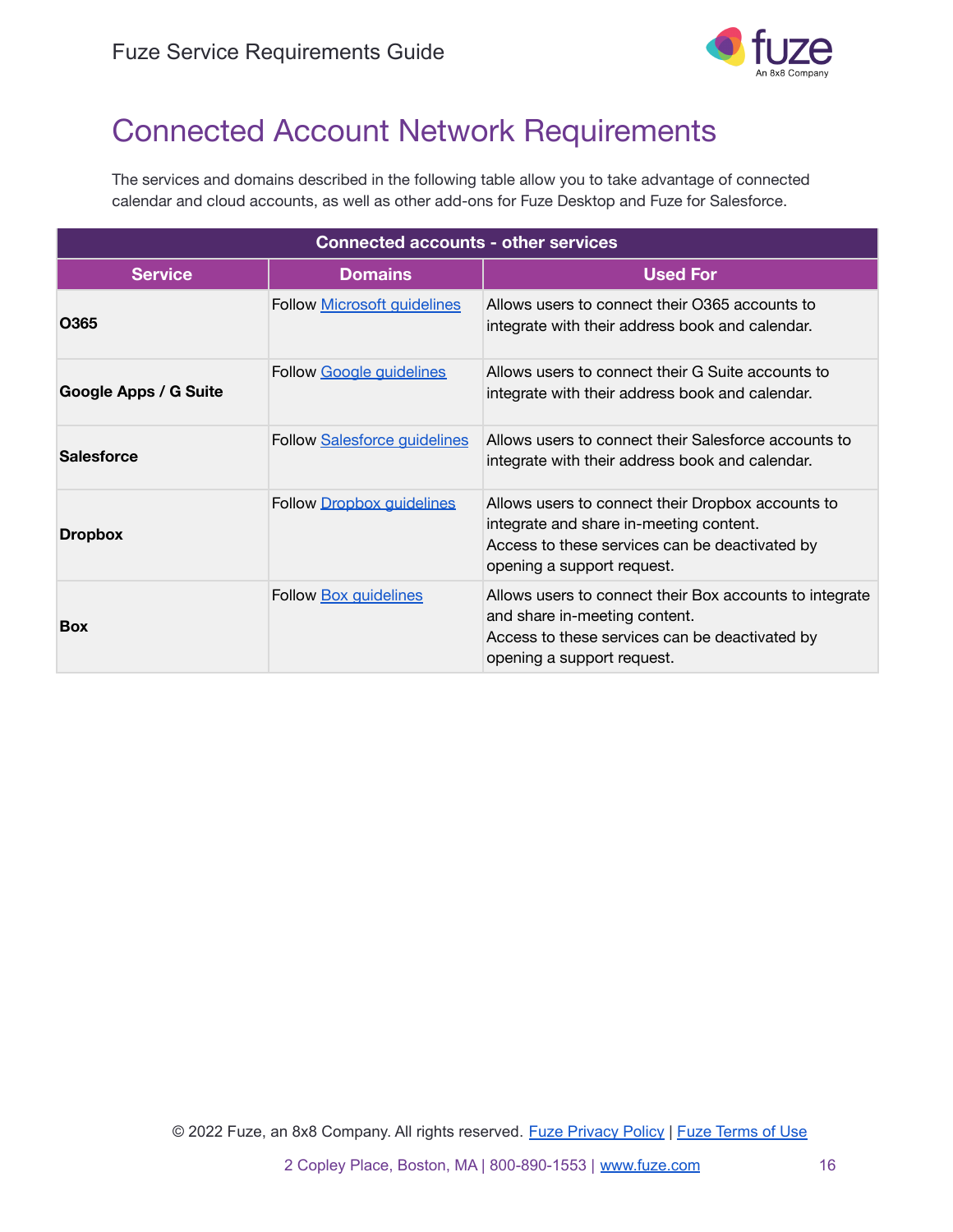

## <span id="page-17-0"></span>Integrated Authentication and SS[O](https://dev.chromium.org/administrators/policy-list-3#AuthNegotiateDelegateWhitelist)

Integrated authentication and single-sign-on (SSO) are optional technologies that Fuze supports for organizations that use them for user provisioning and authentication.

Fuze Desktop 5.0 adds support for Integrated Authentication using your own authentication service. This is an optional feature for organizations who choose to use Integrated Authentication for Fuze Desktop. Integrated Authentication uses intranet server or proxy details to allow users to sign in to Fuze without being prompted for their username or password. This is accomplished by using cached credentials which are established when the user initially logs in to the machine on which Fuze Desktop is running. Integrated Authentication for both Windows and macOS users and is supported for Negotiate and NTLM challenges only.

Fuze also supports a variety of providers of single-sign-on (SSO) technology, which is a software technology that integrates with most applications that require user credentials. When implemented, SSO allows users manage their credentials and easily log in to Fuze applications from a single interface.

See the article User [Provisioning](https://fuzecommunity.force.com/support/s/article/Administrator-Guide-Fuze-User-Provisioning-and-Single-Sign-On) and SSO in Fuze Community for more details about these features.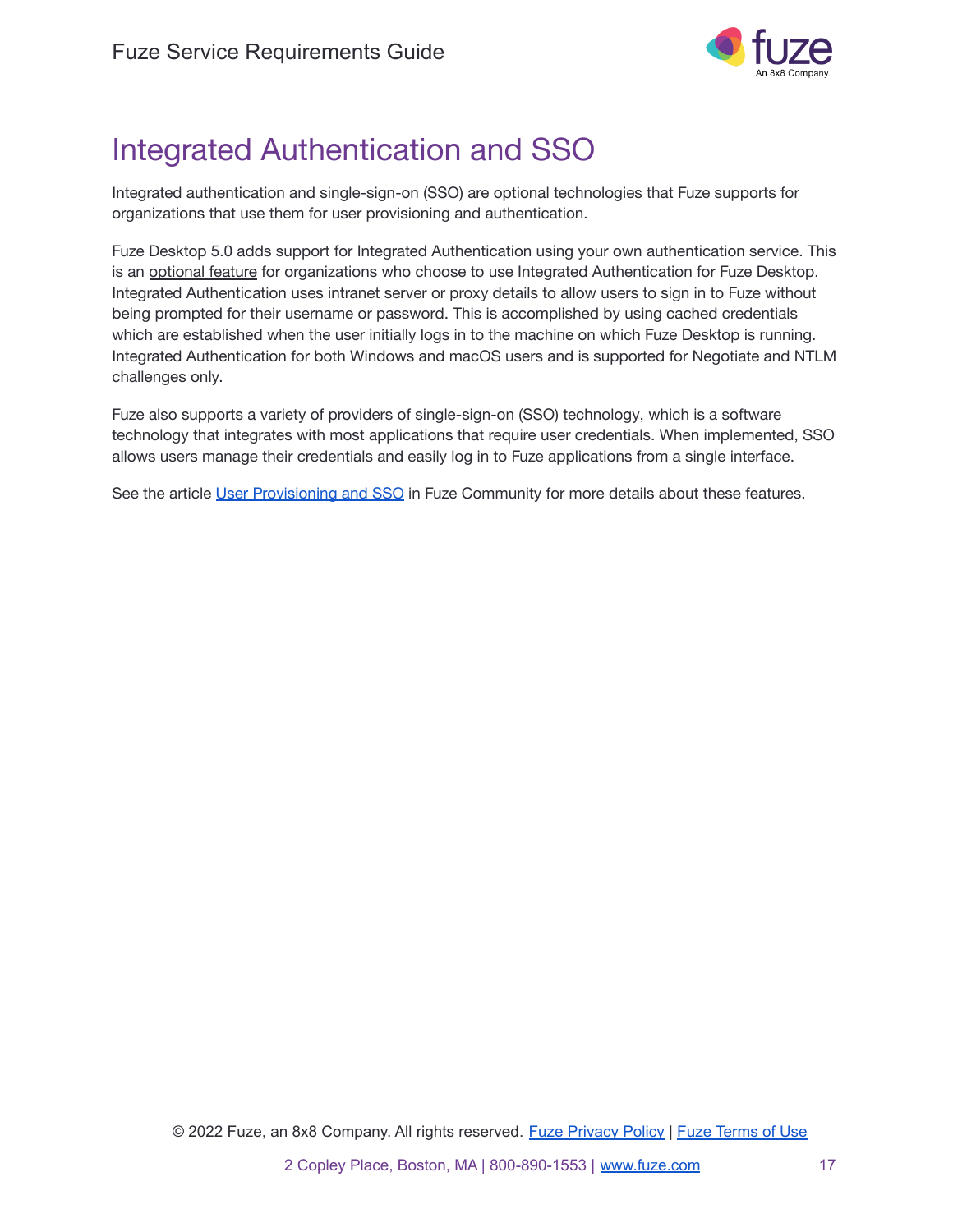

## <span id="page-18-0"></span>Logging and Packet Drops

**Fuze strongly recommends enabling logging on any filtering device during network validation and/or trouble-shooting. Additionally, to allow logging for Fuze apps,**

- Any **TCP/UDP packet drops** with Fuze UC Services production networks as a **source or destination**, especially those passing through ports **5060** or **5061**, **strongly suggests there is a problem with the configuration of the device that is reporting the drops**.
- Packet drops can occur even when filters allow **ANY:ANY**, due to other services/rules that maybe running on the filtering devices.
- Ensure that all Fuze UC Services production traffic is white-listed and matches the appropriate rules, and that there are no drops associated with Fuze UC Services production traffic.
- If passing Fuze UC Services traffic through a non-Fuze-provided device, please be prepared to provide packet captures of Fuze UC Services traffic on the device.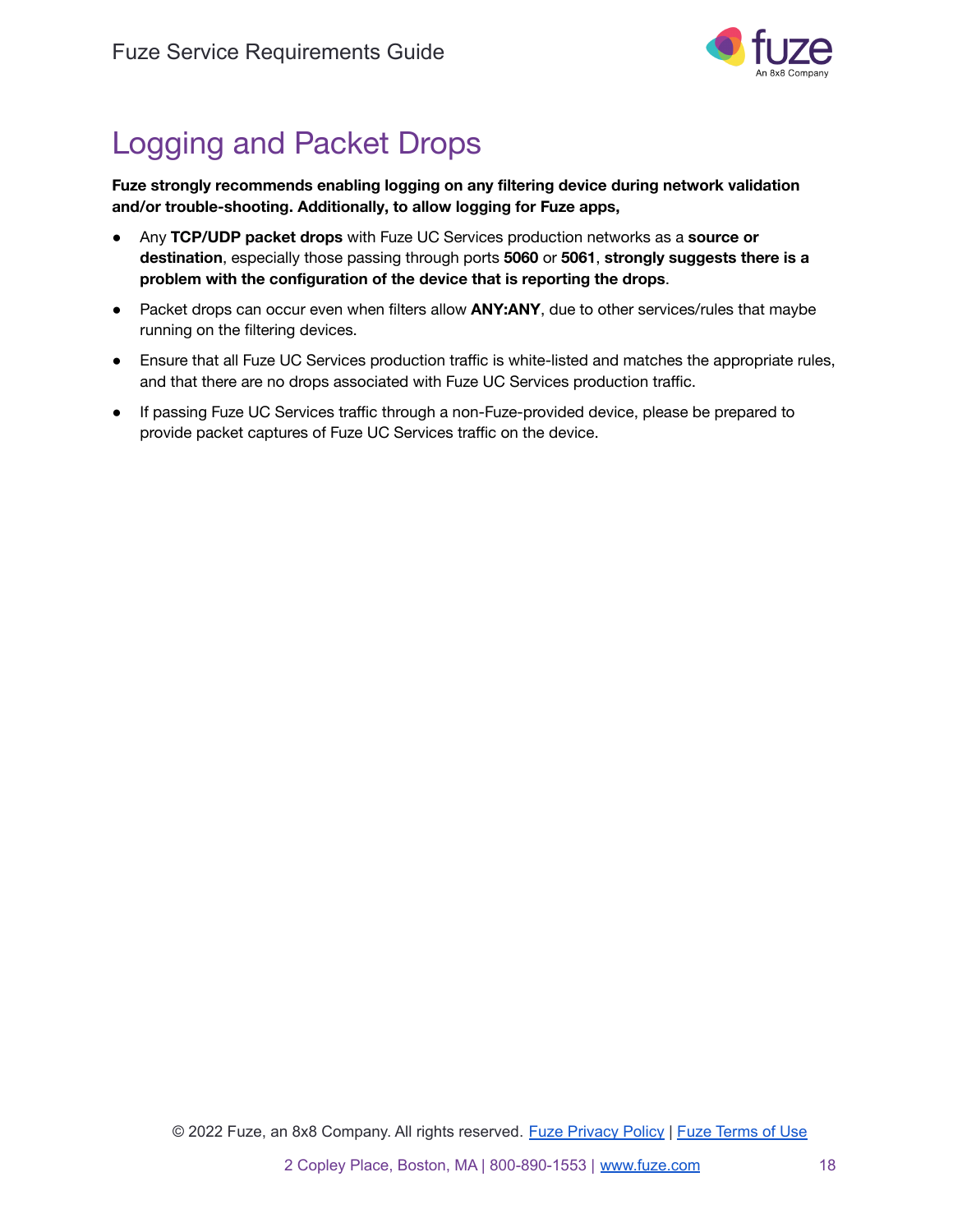

### Addendum

### Required Fuze Services FW Rules

<span id="page-19-1"></span><span id="page-19-0"></span>

| <b>Source</b>                         | <b>Source</b><br>device | <b>Source</b><br><b>Ports</b> | <b>Port Type</b> | <b>Stream</b>      | <b>Destination</b><br><b>Ports</b> | <b>Destination</b>                                                                                                                                                                                                                                                                                                                                                                                                                                                                                                                                                                 | <b>Usage</b>                                 |
|---------------------------------------|-------------------------|-------------------------------|------------------|--------------------|------------------------------------|------------------------------------------------------------------------------------------------------------------------------------------------------------------------------------------------------------------------------------------------------------------------------------------------------------------------------------------------------------------------------------------------------------------------------------------------------------------------------------------------------------------------------------------------------------------------------------|----------------------------------------------|
| <b>Voice and Data</b><br><b>VLANs</b> | Yealink                 | 11780-12780                   | <b>UDP</b>       | Audio              | 4000-4599.<br>9000-20000           | 162.223.96.0/22<br>170.76.188.0/22<br>185.155.144.0/22<br>66.151.176.0/24<br>13.244.176.0/27<br>45.252.184.144/29<br>162.223.96.0/23<br>170.76.188.0/22<br>66.151.176.0/24<br>103.197.96.0/22<br>64.209.246.0/24<br>205.139.23.0/24<br>45.252.184.0/22<br>170.76.188.0/22<br>66.151.176.0/24<br>103.197.96.0/22<br>162.223.96.0/23<br>206.81.176.0/26<br>206.81.177.0/26<br>206.81.181.0/26<br>206.81.184.0/26<br>206.81.185.0/26<br>206.81.182.0/26<br>206.81.176.128/25<br>206.81.177.128/25<br>206.81.181.128/25<br>206.81.184.128/25<br>206.81.185.128/25<br>206.81.182.128/25 | Audio RTP - Media Transmission               |
|                                       | Polycom                 | 2000-3000                     | <b>UDP</b>       | Audio              | 4000-4599,<br>9000-20000           |                                                                                                                                                                                                                                                                                                                                                                                                                                                                                                                                                                                    | Audio RTP - Media Transmission               |
|                                       | <b>Mobile Apps</b>      | 4000-4999                     | <b>UDP</b>       | Audio              | 4000-4599.<br>9000-20000           |                                                                                                                                                                                                                                                                                                                                                                                                                                                                                                                                                                                    | Audio RTP - Media Transmission               |
|                                       | Soft Phones             | 5000-5499                     | <b>UDP</b>       | Audio              | 4000-4599.<br>9000-20000           |                                                                                                                                                                                                                                                                                                                                                                                                                                                                                                                                                                                    | Audio RTP - Media Transmission               |
|                                       | Analog/Fax              | 6000-6230                     | <b>UDP</b>       | Audio              | 4000-4599.<br>9000-20000           |                                                                                                                                                                                                                                                                                                                                                                                                                                                                                                                                                                                    | Audio RTP - Media Transmission               |
|                                       | Aux devices             | 9000-20000                    | <b>UDP</b>       | Audio              | 4000-4599,<br>9000-20000           |                                                                                                                                                                                                                                                                                                                                                                                                                                                                                                                                                                                    | Audio RTP - Media Transmission               |
|                                       | All Phones              | 5060                          | <b>UDP</b>       | Audio              | 5060                               |                                                                                                                                                                                                                                                                                                                                                                                                                                                                                                                                                                                    | SIP Signaling                                |
|                                       |                         | 5060-5061                     | <b>TCP</b>       | Audio              | 5060-5061                          |                                                                                                                                                                                                                                                                                                                                                                                                                                                                                                                                                                                    | SIP Signaling                                |
|                                       |                         | 80, 443                       | <b>TCP</b>       | Audio, Video, Data | 80, 443                            |                                                                                                                                                                                                                                                                                                                                                                                                                                                                                                                                                                                    | Fuze Apps and Services FuzeNode, MediaHub    |
|                                       |                         | 50000-54999                   | <b>UDP</b>       | Audio              | 50000-54999                        |                                                                                                                                                                                                                                                                                                                                                                                                                                                                                                                                                                                    | Fuze Apps and Services FuzeNode, MediaHub    |
|                                       |                         | 55000-65000                   | <b>UDP</b>       | Video              | 55000-65000                        |                                                                                                                                                                                                                                                                                                                                                                                                                                                                                                                                                                                    | Fuze Apps and Services FuzeNode, MediaHub    |
|                                       |                         | 80, 443                       | <b>TCP</b>       | Data               | 80, 443                            |                                                                                                                                                                                                                                                                                                                                                                                                                                                                                                                                                                                    | HTTP & HTTPS - Provisioning / Administration |
|                                       | Soft Phones             | 443                           | <b>TCP</b>       | Audio, Video, Data | 443                                | fuzemeeting.com                                                                                                                                                                                                                                                                                                                                                                                                                                                                                                                                                                    | Fuze Meeting Voice calls with added Video    |
|                                       |                         |                               |                  |                    |                                    |                                                                                                                                                                                                                                                                                                                                                                                                                                                                                                                                                                                    | Continues on Next Dane                       |

*Continues on Next Page*

© 2022 Fuze, an 8x8 Company. All rights reserved. Fuze [Privacy](https://www.fuze.com/fuze-privacy-policy) Policy | Fuze [Terms](https://www.fuze.com/legal) of Use

2 Copley Place, Boston, MA | 800-890-1553 | [www.fuze.com](http://www.fuze.com) 19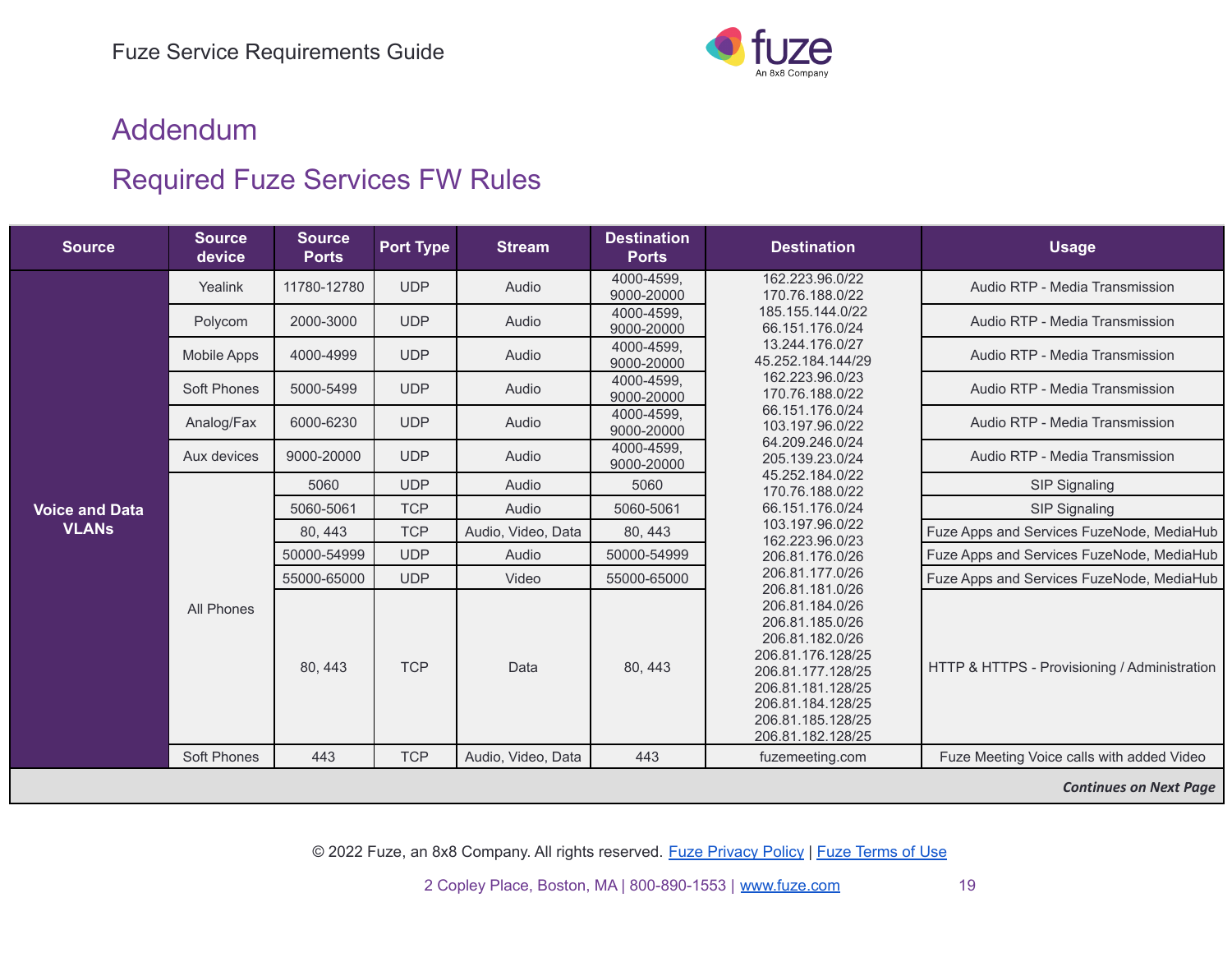

|                                       | Soft Phones | 80, 443                     | <b>TCP</b> | Audio, Video, Data | 80, 443                     |                                  | Fuze Meeting - Audio / Video / Signaling /<br>Authentication |
|---------------------------------------|-------------|-----------------------------|------------|--------------------|-----------------------------|----------------------------------|--------------------------------------------------------------|
|                                       | Soft Phones | $50,000 -$<br>54,999        | <b>UDP</b> | Audio              | $50,000 - 54,999$           |                                  | Fuze Meeting - Audio / Video / Signaling /<br>Authentication |
|                                       | Soft Phones | $55,000 -$<br>65,000        | <b>UDP</b> | Video              | $55,000 - 65,000$           |                                  | Fuze Meeting - Audio / Video / Signaling /<br>Authentication |
|                                       | Soft Phones | 40000-40003,<br>50000-50002 | <b>TCP</b> | Data               | 40000-40003,<br>50000-50002 | 206.81.176.0/20                  | Fuze Contact Center (FCC)                                    |
|                                       | Conf Room   | 1720                        | <b>TCP</b> | Audio, Video       | 1720                        |                                  | H.323 call setup                                             |
|                                       | Conf Room   | 50.000-60.000               | <b>TCP</b> | Audio, Video       | 50,000-60,000               |                                  | RTP traffic H.323 signaling                                  |
|                                       | Conf Room   | 5060                        | <b>UDP</b> | Audio, Video       | 5060                        |                                  | SIP signaling                                                |
|                                       | Conf Room   | 50,000-60,000               | <b>UDP</b> | Audio, Video       | 50,000-60,000               |                                  | RTP traffic SIP/H.323                                        |
| <b>Voice and Data</b><br><b>VLANS</b> | Edge CPE/FW | <b>ICMP</b>                 | <b>TCP</b> | Data               | <b>ICMP</b>                 |                                  | Monitoring/Troubleshooting                                   |
|                                       | Yealink     | 80, 443                     | <b>TCP</b> | Data               | 80, 443                     | y.fuze.com                       | Provisioning                                                 |
|                                       | Yealink     | 80, 443                     | <b>TCP</b> | Data               | 80, 443                     | rps.yealink.com                  | Provisioning                                                 |
|                                       | Polycom     | 80, 443                     | <b>TCP</b> | Data               | 80, 443                     | x.fuze.com.                      | Provisioning                                                 |
|                                       | Polycom     | 80, 443                     | <b>TCP</b> | Data               | 80, 443                     | ztp.polycom.com                  | Provisioning                                                 |
|                                       | Soft Phone  | 80, 443                     | <b>TCP</b> | Data               | 80, 443                     | 170.76.189.0/25                  | Provisioning                                                 |
|                                       | Soft Phone  | 80, 443                     | <b>TCP</b> | Data               | 80, 443                     | 170.76.189.128/25                | Provisioning                                                 |
|                                       | All Phones  | 80, 443                     | <b>TCP</b> | Data               | 80, 443                     | 170.76.189.109                   | Activation                                                   |
|                                       | All Phones  | 80, 443                     | <b>TCP</b> | Data               | 80, 443                     | 185.155.147.44                   | Activation                                                   |
|                                       | All Phones  | 80, 443                     | <b>TCP</b> | Data               | 80, 443                     | 103.197.99.34                    | Activation                                                   |
|                                       | All Phones  | 80, 443                     | <b>TCP</b> | Data               | 80, 443                     | activation.uc.fuze.site          | Activation                                                   |
|                                       | All Phones  | 80, 443                     | <b>TCP</b> | Data               | 80, 443                     | http-inputs-fuze.splunkcloud.com | Monitoring/Troubleshooting                                   |
|                                       | All Phones  | 80, 443                     | <b>TGP</b> | <b>Data</b>        | 80, 443                     | contactive.com                   |                                                              |
|                                       | Soft Phone  | 443                         | <b>TCP</b> | Data               | 443                         | fuze.com                         | email                                                        |
|                                       | All Phones  | 80, 443                     | <b>TCP</b> | Data               | 80, 443                     | api.fuze.com                     | <b>APIs</b>                                                  |
|                                       | All Phones  | 80, 443                     | <b>TCP</b> | Data               | 80, 443                     | chat.fuze.com                    | Chat                                                         |
|                                       | Conf Room   | 80, 443                     | <b>TCP</b> | Audio, Video, Data | 80, 443                     | presence.fuze.com                | Telepresence                                                 |

© 2022 Fuze, an 8x8 Company. All rights reserved. Fuze [Privacy](https://www.fuze.com/fuze-privacy-policy) Policy | Fuze [Terms](https://www.fuze.com/legal) of Use

2 Copley Place, Boston, MA | 800-890-1553 | [www.fuze.com](http://www.fuze.com) 20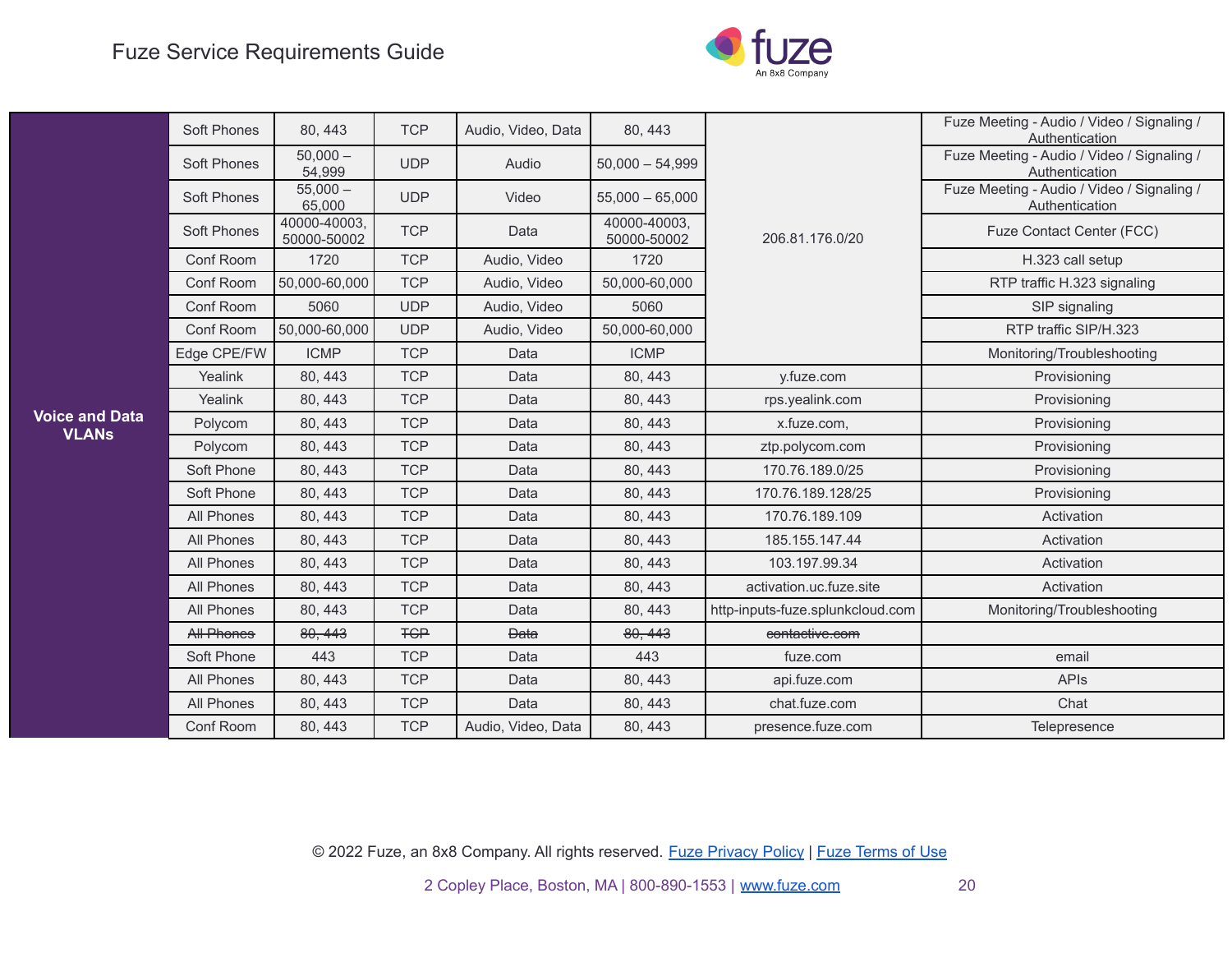

### Required Third Party Services FW Rules

<span id="page-21-0"></span>

| <b>Source</b>                         | <b>Source</b><br>device | <b>Source Ports</b> | <b>Port Type</b> | <b>Stream</b> | <b>Destination Ports</b> | <b>Destination</b>                          | <b>Usage</b>                                                        |
|---------------------------------------|-------------------------|---------------------|------------------|---------------|--------------------------|---------------------------------------------|---------------------------------------------------------------------|
| <b>Voice and Data</b><br><b>VLANs</b> | Soft Phone              | 443, 3478           | TCP, UDP         | Data          | 443, 3478                | d1j2or3azepuq.cloudfront.net                | Amazon Cloudfront Avatar and<br>roster pictures                     |
|                                       | Soft Phone              | 443, 3478           | TCP, UDP         | Data          | 443, 3478                | d1yyftelocodol.cloudfront.net               | Amazon Cloudfront Application<br>update servers                     |
|                                       | Soft Phone              | 443, 3478           | TCP, UDP         | Data          | 443, 3478                | dtjaodtk8r3ge.cloudfront.net                | <b>Amazon Cloudfront Application</b><br>update servers              |
|                                       | Soft Phone              | 443.3478            | TCP, UDP         | Data          | 443, 3478                | fuze-floppy-live-us-east-1.s3.amazonaws.com | AWS File storage, used for chat<br>attachments, meeting content etc |
|                                       | Soft Phone              | 443, 3478           | TCP, UDP         | Data          | 443, 3478                | clientlogsprod.s3.amazonaws.com             | <b>AWS Client logs</b>                                              |
|                                       | Soft Phone              | 443, 3478           | TCP, UDP         | Data          | 443, 3478                | callwave.s3.amazonaws.com                   | AWS Avatars, content, etc.                                          |
|                                       | Soft Phone              | 443, 3478           | TCP, UDP         | Data          | 443, 3478                | amazonses.com                               | AWS email domain authentication                                     |
|                                       | Soft Phone              | 443                 | <b>TCP</b>       | Data          | 443                      | maps.google.com                             | Google Maps images on the contact<br>profile section                |
|                                       | Soft Phone              | 443                 | <b>TCP</b>       | Data          | 443                      | api.mixpanel.com                            | Mixpanel analytics for the apps for<br>the R&D team t               |
|                                       | Soft Phone              | 443                 | <b>TCP</b>       | Data          | 443                      | api.segment.io                              | Segment Logs, crashes, analytics<br>for the R&D Team.               |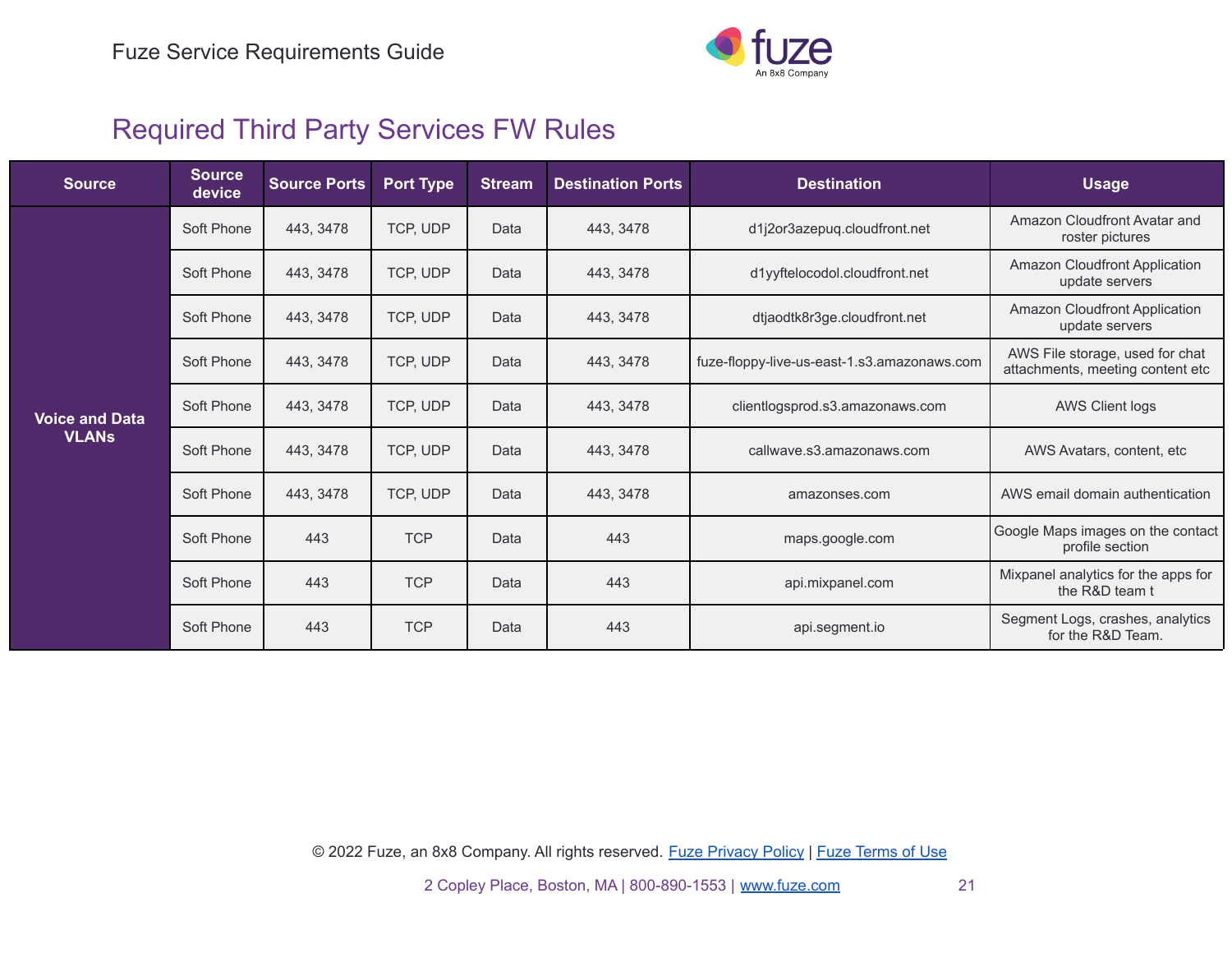

### Added (05/10/2022) Third Party Services FW Rules

<span id="page-22-0"></span>

| <b>Source</b>               | <b>Source device Source Ports</b> |           | <b>Port Type</b> | <b>Stream</b> | <b>Destination Ports</b> | <b>Destination</b>                         | <b>Usage</b>                                      |  |
|-----------------------------|-----------------------------------|-----------|------------------|---------------|--------------------------|--------------------------------------------|---------------------------------------------------|--|
| <b>Voice and Data VLANs</b> | Soft Phone                        | 443, 3478 | TCP, UDP         | Data          | 443, 3478                | ec2-54-196-93-240.compute-1.amazonaws.com  |                                                   |  |
|                             | Soft Phone                        | 443, 3478 | TCP, UDP         | Data          | 443, 3478                | ec2-54-165-236-172.compute-1.amazonaws.com | AWS Application update servers                    |  |
|                             | Soft Phone                        | 443, 3478 | TCP, UDP         | Data          | 443, 3478                | ec2-52-6-107-167.compute-1.amazonaws.com   |                                                   |  |
|                             | Soft Phone                        | 443, 3478 | TCP, UDP         | Data          | 443, 3478                | ec2-35-168-0-209.compute-1.amazonaws.com   |                                                   |  |
|                             | Soft Phone                        | 443, 3478 | TCP, UDP         | Data          | 443, 3478                | ec2-3-81-191-163.compute-1.amazonaws.com   |                                                   |  |
|                             | Soft Phone                        | 443, 3478 | <b>TCP</b>       | Data          | 443, 3478                | s3-1.amazonaws.com                         | AWS Content, Avatars, etc.                        |  |
|                             | Soft Phone                        | 443, 3478 | <b>TCP</b>       | Data          | 443, 3478                | a34184085d13e29e6.awsglobalaccelerator.com | Networking Accelerator/Load<br><b>Balancer</b>    |  |
|                             | Soft Phone                        | 443, 3478 | <b>TCP</b>       | Data          | 443, 3478                | a33a57c21e64f1e07.awsglobalaccelerator.com |                                                   |  |
|                             | Soft Phone                        | 443       | <b>TCP</b>       | Data          | 443                      | 25.25.190.35.bc.googleusercontent.com      | Google Cloud Temp files<br>(images, chat) Caching |  |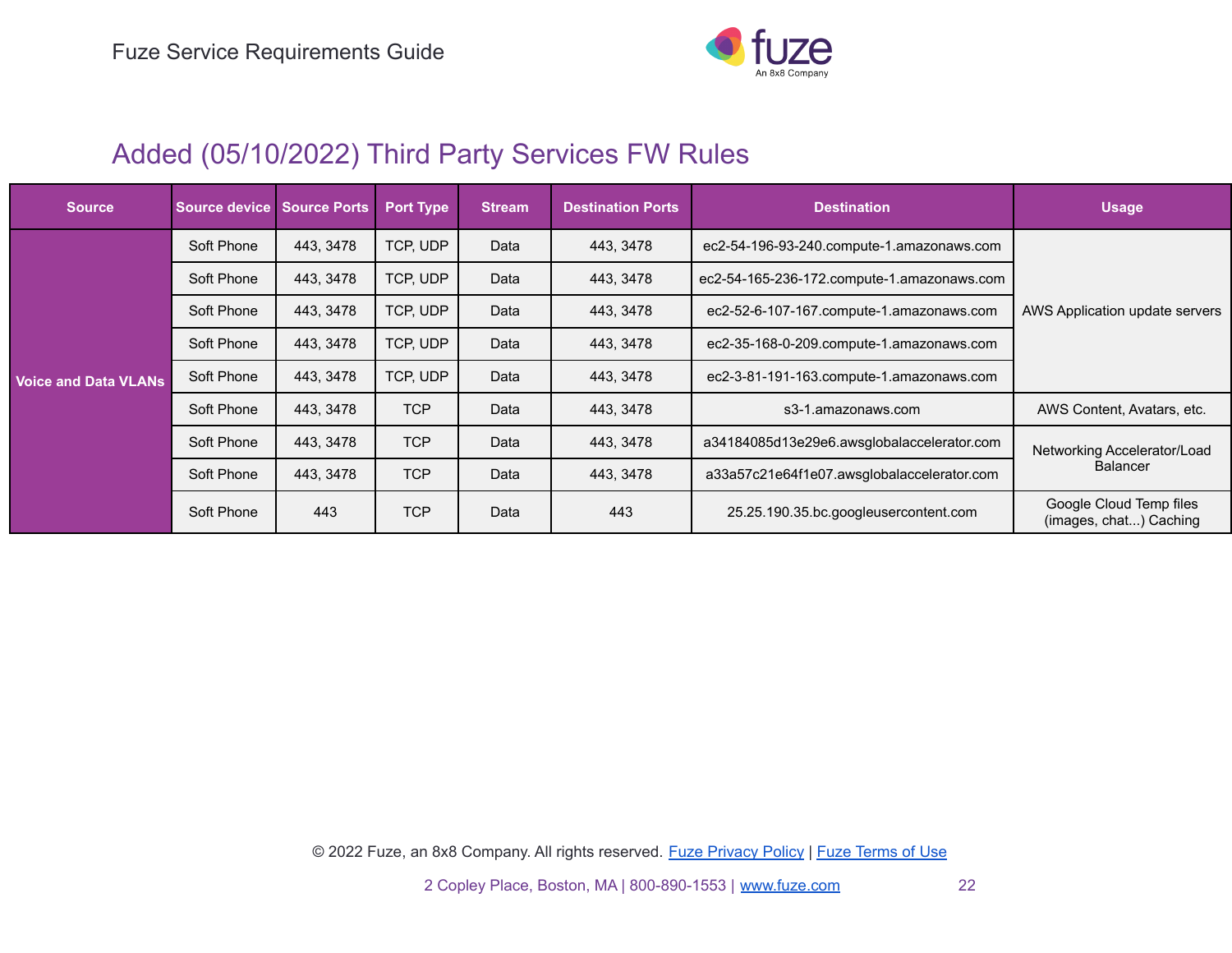

### QOS and DSCP Tagging

<span id="page-23-0"></span>

|                           | QOS DSCP Tagging                                              | <b>Source Ports</b>                                                                                                                                                   | <b>Destination Ports / Timeouts</b>                                                |
|---------------------------|---------------------------------------------------------------|-----------------------------------------------------------------------------------------------------------------------------------------------------------------------|------------------------------------------------------------------------------------|
| <b>Media Transmission</b> | DSCP: 46 (EF) or 34 (AF41) on<br>RTR/FW<br>CS7 on Windows OS  | <b>UDP</b><br>11780-12780 (Yealink)<br>2000-3000 (Polycom)<br>4000-4999 (Mobile apps)<br>5000-5499 (Softphones)<br>6000-6230 (Analog/Fax)<br>9000-20000 (Aux devices) | UDP 9000-20000<br>UDP 4000-4599<br>(30 sec)                                        |
| <b>SIP Signaling</b>      | DSCP 26 (AF31) or 34 (AF41)<br>on RTR/FW<br>CS5 on Windows OS | <b>UDP 5060</b><br><b>TCP 5060</b><br><b>TCP 5061: TLS</b>                                                                                                            | UDP 5060 (360 sec)<br>TCP 5060 (600 sec)<br>TCP 5061: TLS (600 sec)                |
| <b>Fuze Meeting</b>       | on Windows OS<br>Audio: CS7<br>SIP, Video, Screenshare: CS5   | N/A                                                                                                                                                                   | <b>TCP 80, TCP 443</b><br>Audio: UDP 50,000 - 54,999<br>Video: UDP 55,000 - 65,000 |

© 2022 Fuze, an 8x8 Company. All rights reserved. Fuze [Privacy](https://www.fuze.com/fuze-privacy-policy) Policy | Fuze [Terms](https://www.fuze.com/legal) of Use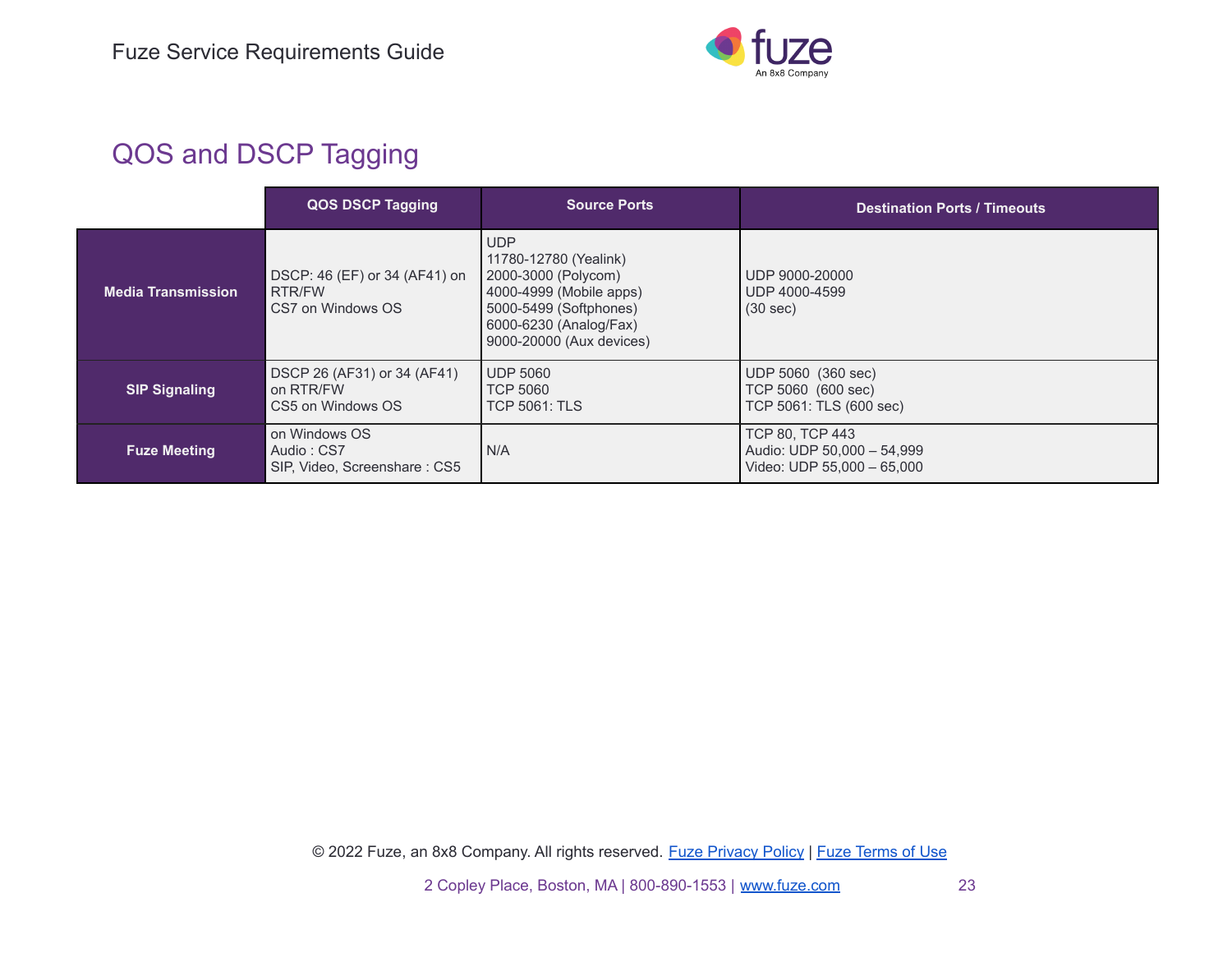

## <span id="page-24-0"></span>Change History

#### **5/13/2022**

- Added updated QOS and DSCP Tagging summary as Addendum
- Renamed "Service: Fuze Meeting Audio / Video / Signaling / Authentication" to Service Fuze Meeting and moved above Service NTP
- Removed "If Windows users have admin access to their machines"
- Added links to FW Rules Addendum and QOS DSCP tagging summary addendum on the first page of Fuze Services and Ports
- Removed "Reference for QOS Set Outgoing DSCP Value" links in Fuze Services and Ports pages
- Moved Fuze Services and Ports pages before the DNS Recommendations and Requirements page
- Moved Required Third Party Service Domains pages after Fuze Services and Ports pages
- Removed Realtime Network Monitoring Requirements page (AppNeta related)
- Renamed Appendix Change History to "Change History"
- Did a quick pass of whole doc and updated formatting to be more consistent
- Updated Table of Contents to reflect new changes

#### **5/11/2022**

• Added Third Party Domains/URLs for Amazon AWS and Google Cloud

#### **1/7/21**

● Added DHCP recommendations for desk phone deployments

#### **6/25/20**

- Removed port 7777 from Telepresence Connect table
- Added new LON subnets for Meetings [206.81.184.0/26 as audio subnet and 206.81.184.128/25 as video subnet]
- Formatting updated for consistency

#### **1/27/20**

- Added Singapore information to Subnets in Meeting by [Component](#page-3-1) Type table.
- Relocated the DNS Recommendations section to precede the [Services](#page-4-0) and Ports table.
- Added an NTP Recommendations section before the [Services](#page-3-0) and Ports table.
- Updated [Services](#page-4-0) and Ports table to de-prioritize private DNS and NTP recommendations.
- Added the following language to the URL Filtering and HTTP Proxy table for Fuze Welcome emails: "Please note that Fuze Welcome Emails will come from the following service, please allow traffic from this domain and/or IP address, as to ensure email is received from Fuze: [outbound-mail.sendgrid.net](http://outbound-mail.sendgrid.net/) ([o1.ptr4056.email.fuze.com.](http://o1.ptr4056.email.fuze.com/) [168.245.74.51]"

#### **10/1/19**

Added <https://http-inputs-fuze.splunkcloud.com> to URL Filtering and HTTP Proxy table for Fuze Desktop logging for troubleshooting scenarios.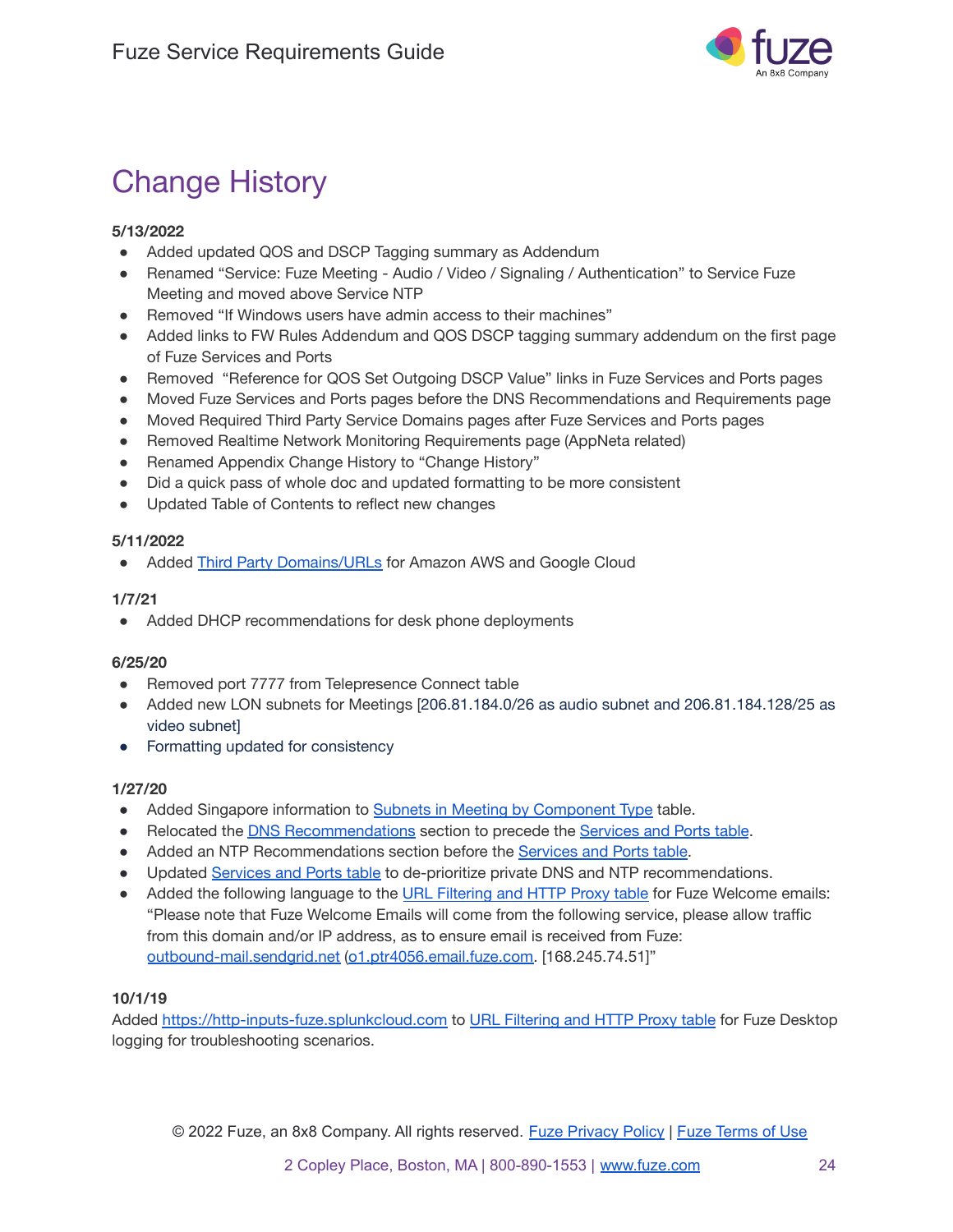

#### **8/23/19**

Added information about sRTP for audio streams in the Audio RTP section of the Services and Ports table.

#### **6/12/19:**

The Google Firebase urls listed in the following table are not required for Fuze Desktop versions 5.2 or later. As a result, these have been removed from the Required Third Party Services table, and a temporary explanatory note has been added.

Due to improvements in our software, these features are now handled by api.fuze.com, chat.fuze.com, presence.fuze.com.

| <b>Service</b>         | <b>Domains</b>                                                                                                                                                                                                                                                                                                                                                                                                                           | <b>Protocol</b> | <b>Formerly Used For</b>        |
|------------------------|------------------------------------------------------------------------------------------------------------------------------------------------------------------------------------------------------------------------------------------------------------------------------------------------------------------------------------------------------------------------------------------------------------------------------------------|-----------------|---------------------------------|
| <b>Google Auth</b>     | www.googleapis.com<br>apis.google.com                                                                                                                                                                                                                                                                                                                                                                                                    | <b>HTTPS</b>    | Google Firebase authentication. |
| <b>Google Firebase</b> | ngchat-tenant-1-live.firebaseapp.com<br>ngchat-tenant-2-live.firebaseapp.com<br>ngchat-tenant-3-live.firebaseapp.com<br>ngchat-tenant-4-live.firebaseapp.com<br>ngchat-tenant-5-live.firebaseapp.com<br>ngchat-tenant-6-live.firebaseapp.com<br>ngchat-tenant-7-live.firebaseapp.com<br>ngchat-tenant-8-live.firebaseapp.com<br>ngchat-tenant-9-live.firebaseapp.com<br>ngchat-tenant-10-live.firebaseapp.co<br>m<br>Imp.firebaseapp.com | <b>HTTPS</b>    | Chat (IM) signaling.            |
| <b>Google Firebase</b> | firebaseio.com.*                                                                                                                                                                                                                                                                                                                                                                                                                         | WSS             | Chat and meeting notes.         |

#### **4/26/19:**

- Updated all instances of 170.76.188.0/23 to 170.76.188.0/22 in the Fuze UC Services [Production](#page-3-0) [Traffic](#page-3-0) table.
- Added the following IPs and NAPTR record domain, all of which are required for activating devices, to the **Core Fuze Voice and Authentication Services** section of the URL filtering and HTTP proxy table: 170.76.189.109; 185.155.147.44; 103.197.99.34; activation.uc.fuze.site

#### **4/1/19:**

- Added web-specific ports information in the AWS section of the Required Third Party Service Domains table.
- Added an Email Authentication row to the URL filtering and HTTP proxy table.
- Fixed TOC reference and updated Cloudflare link in the **DNS Recommendations** section to refer to Cloudflare's free product. Also added the following language to the Server 2 details within this section: "or 1.1.1.1 and 1.0.0.1 (Cloudflare DNS; accessible via internet egress)"
- Removed the Customer Hosted Mail Service section.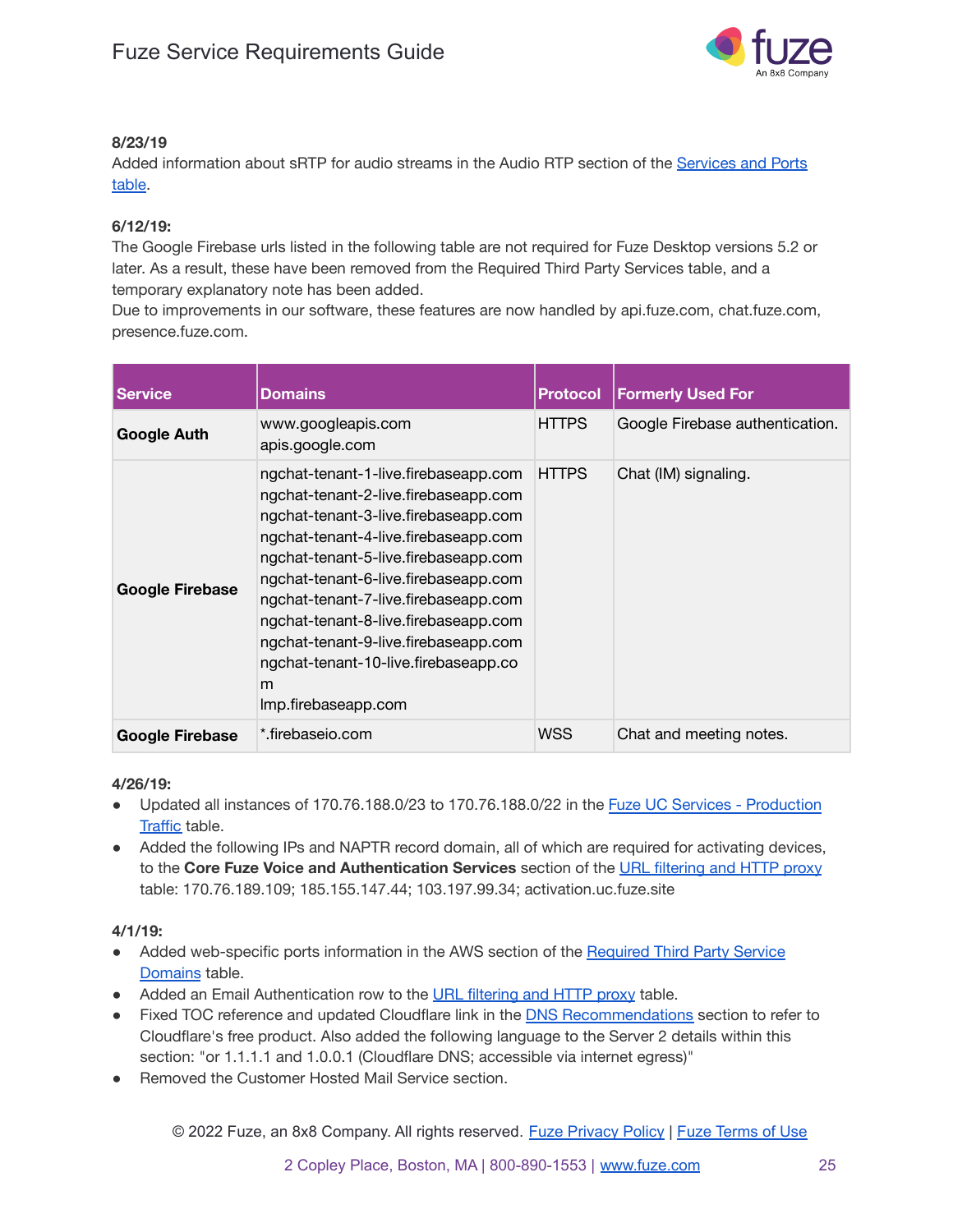

#### **3/15/19:**

- Removed 185.155.144.0/22 from the "Fuze Meeting Audio / Video / Signaling / Authentication" section of the Ports [Table](https://docs.google.com/document/d/189LnM-cfKMiDVLaJFRG_QyClOrzx-YPuSItLoYqz8II/edit?disco=AAAACoJx_wY&usp_dm=false&ts=5c7eca14#heading=h.9r1c69hqc4aw).
- The following IP ranges are no longer required for Fuze Meetings and are removed from the Core Fuze Meeting section of the Ports [Table:](https://docs.google.com/document/d/189LnM-cfKMiDVLaJFRG_QyClOrzx-YPuSItLoYqz8II/edit?disco=AAAACoJx_wY&usp_dm=false&ts=5c7eca14#heading=h.9r1c69hqc4aw) 185.155.147.192/26, 170.76.188.0/22, and 185.155.144.0/22.
- The IP range 206.81.176.0/20 is removed from the Core Fuze Meeting row of the Ports [Table,](https://docs.google.com/document/d/189LnM-cfKMiDVLaJFRG_QyClOrzx-YPuSItLoYqz8II/edit?disco=AAAACoJx_wY&usp_dm=false&ts=5c7eca14#heading=h.9r1c69hqc4aw) as it is already covered by 206.81.176.0/20.

#### **3/4/19:**

- Updated DNS Recommendations and Requirements section to reflect recommended open DNS going forward.
- Removed Fuze DNS section and row from the Ports [Table](https://docs.google.com/document/d/189LnM-cfKMiDVLaJFRG_QyClOrzx-YPuSItLoYqz8II/edit?disco=AAAACoJx_wY&usp_dm=false&ts=5c7eca14#heading=h.9r1c69hqc4aw).

#### **2/1/19:**

● Added an important note to precede the URL filtering and HTTP proxy table that recommends disabling SSL inspection for all domains and FQDNs listed in the table when using a proxy-server with SSL inspections (like Zscaler or Symantec).

#### **1/15/19:**

- Revised the Integrated [Authentication](#page-16-1) section to combine with SSO and clarify that both are optional features rather than specific requirements for Fuze service. Relocated key configuration details to an Integrated Authentication and SSO-specific article in Fuze Community.
- Added ztp.polycom.com, and rps.yealink.com to the Ports Table. ztp.polycom.com, and rps.yealink.com are manufacturer-specific addresses that facilitate Zero Touch Provisioning (ZTP), a process that greatly simplifies and improves efficiency of device provisioning. For more details, please contact your Fuze sales engineering representative.

#### **11/16/18:**

- Added a new section to the Ports Table (p.4) titled *Service: Voice calls with added Video* that addresses requirements for the Voice calls with Video feature introduced in Fuze Desktop 5.2.
- In the URL filtering and HTTP proxy table, Added Voice Calls with Video, and Fuze Web Softphone features to the list of features for which \*fuzemeeting.com must be whitelisted.
- Moved **DNS Recommendations** section to a more prominent location on page 6.
- Updated Yealink UDP range to 11780-12780 in the Audio RTP section of the Ports table in accordance with a correction to Yealink's support documentation.
- Restored Polycom: x.adgjmp.net and Yealink: y.adgjmp.net to the URL filtering and HTTP proxy table (p.10) as they are technically still live, and instead added clarifying language to cover the forthcoming switch to Polycom: x.fuze.com and Yealink: y.fuze.com, as well as info about the new CIDR Blocks 170.76.189.0/25 170.76.189.128/25.
- Added the following note to the intro of the Fuze UC Services [Production](#page-2-0) Traffic section: "**Please note**: Customers with a global presence may need to allow subnets from regions beyond their home region for voice service connectivity. This allows users who travel beyond their home region to reach voice service data centers when required."
- Added the subnet 170.76.188.0/23 to all regions in the Fuze UC Services [Production](#page-2-0) Traffic table. 170.76.188.0/23 is the new config server subnet is intended to eventually replace 66.151.176.0/24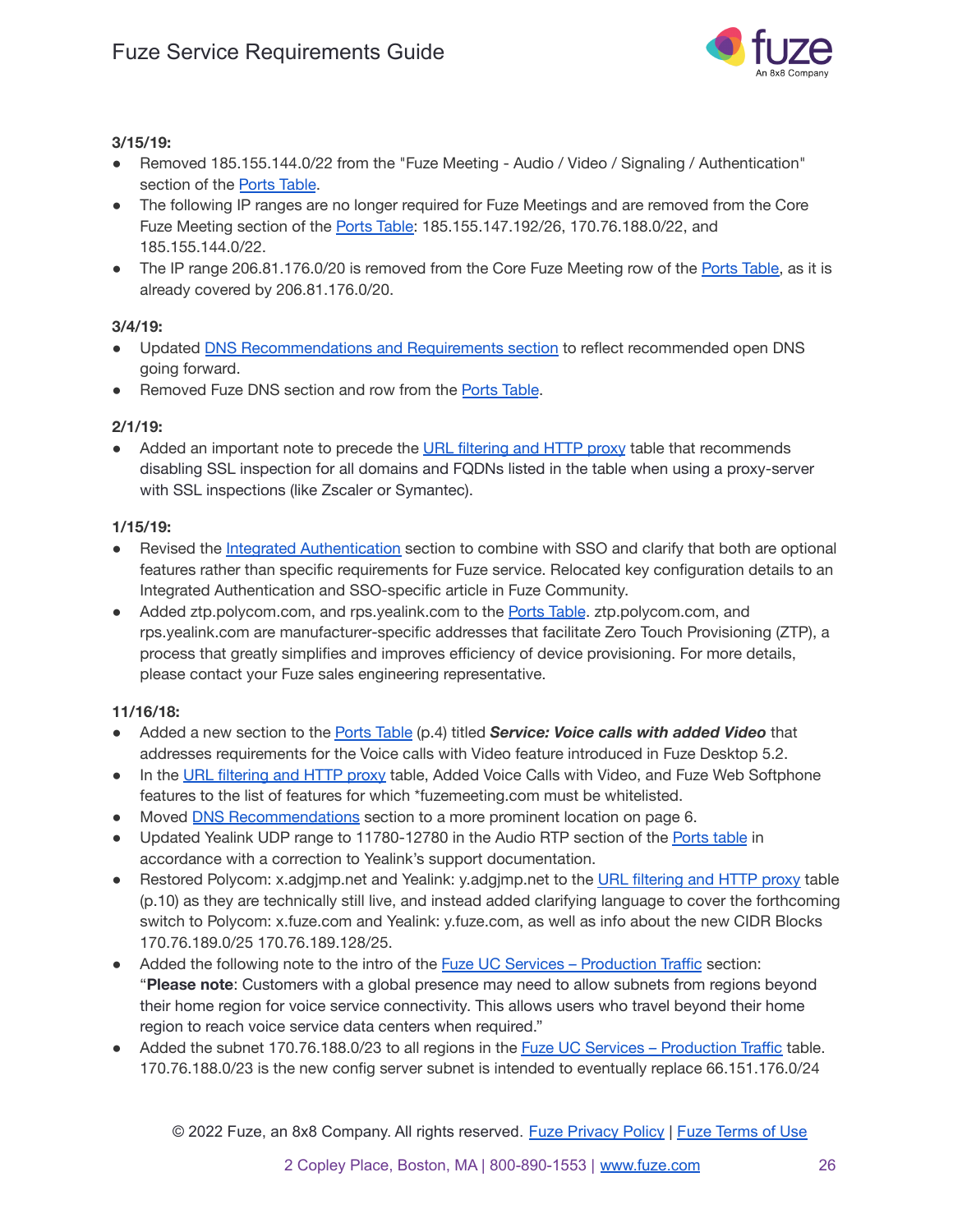

(but is not a full replacement at this time).

#### **10/12/18:**

- **●** Removed the following IP addresses from the EAA (Australia) region of the UC Services [production](#page-2-0) [traffic](#page-2-0) table: 52.62.2.56, 52.62.46.100, 52.62.82.19, 52.62.88.91, 52.62.19.160, 52.62.77.253 ,52.62.57.82, 52.62.108.111
- Added Telepresence section to the Ports table.
- **●** Added updated desk phone/provisioning domains and IPs to URL filtering and HTTP proxy table.
- **•** Consolidated Service column content in into each section header within the **Ports table** to free up more space and reduce redundancy.
- **●** Consolidated "*Protocol Rules"* section into the intro paragraph of the Ports Table
- **●** Added Optional Connected Accounts intro details to Connected Accounts table, and links to relevant third-party network guidelines within table.
- **●** Consolidated the section "*Authentication through warden service"* into the warden.thinkingphones.com row (addtl notes section) of the URL Filtering and HTTP Proxy table.
- **●** Remaned "*IP Ranges from 3rd Party Services"* to Required Third Party Domains and added clarifying intro language to the intro paragraph. 3rd party services
- **●** Removed *"QOS Tagging on Windows Machines"* section, as this information was redundant to the Fuze Meetings row of the Ports table.
- **●** The section "*Fuze Desktop and Fuze Addins (Browser, Outlook, etc.)*" is renamed "Fuze Apps and Services Network Ports".
- **●** Renamed Appneta section to Realtime Network monitoring Reqs.
- **●** Re-arranged multiple sections to bring ports-related ones to the top, under a broader ports section.

#### **9/21/18:**

- Ports table:
	- Modified DSCP language to "on Windows OS without admin rights" in multiple rows.
	- SIP row Added clarification to IP Precedence 3, and corrected "Video CS5" to "SIP CS5".
	- Audio RTP row removed "Realtime Audio".
	- Removed Video RTP row as Fuze no longer supports video-enabled hard phones.
	- Meetings row:
		- Removed IP ranges 206.81.181.0/26, 170.76.188.0/22, and domain Fuzemeeting.com from the Destination column.
		- Destination port TCP/UDP 3478 in not required (443 is recommended) and has been removed.
		- Destination port TCP 7443, is no longer used and has been removed.
		- Destination port Video UDP values have been updated from 55,000-65,00 to 50,000-60,000.
		- Added relevant details from Video RTP row and QOS section.
- Renamed "Protocol" column to "Domain IP Type" in URL filtering and HTTP proxy table.
- Removed QOS section on Page 13 and consolidated with Fuze Meeting row of Ports table.
- Removed Removed VideoHub and Screensharing ports lists from Fuze Desktop and Fuze Addins table. These now roll up under MediaHub. Also added language to clarify why UDP is recommended in most scenarios.
- Revised and added configuration details to note in QOS Tagging on Windows Machines section.
- Revised phrasing of Customer Hosted Mail Service section.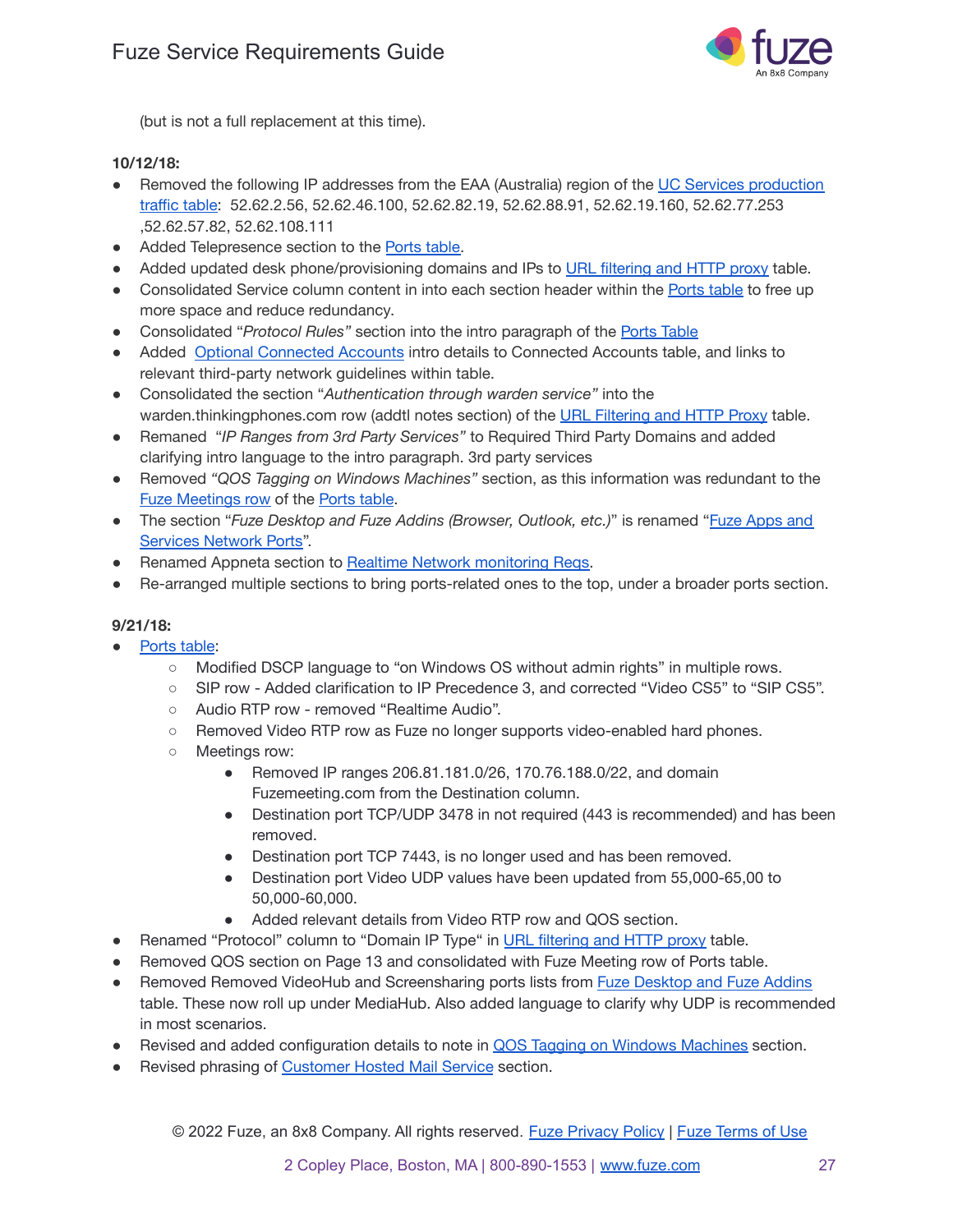

- Removed all "DIA-only" 52.x.x.x IP addresses from the EMEA section of the UC Services [production](#page-2-0) [traffic](#page-2-0) table.
- Added new Sydney region and IPs to the Subnets in Meeting by [component](#page-3-1) type table.

#### **9/4/18**:

- All ports content condensed into a single **Ports table** at the beginning of the document.
- Updated class selector to CS5 for Video RTP and SIP services in the Ports table, and for Video, SIP, and Screen Share in the **QOS Tagging** section.
- Added AppNeta section.
- Removed "Port table Legacy Devices" section.
- Added Subnets in Meeting by [component](#page-3-1) type table.

**8/4/18**: Content reformatted and updated branding applied.